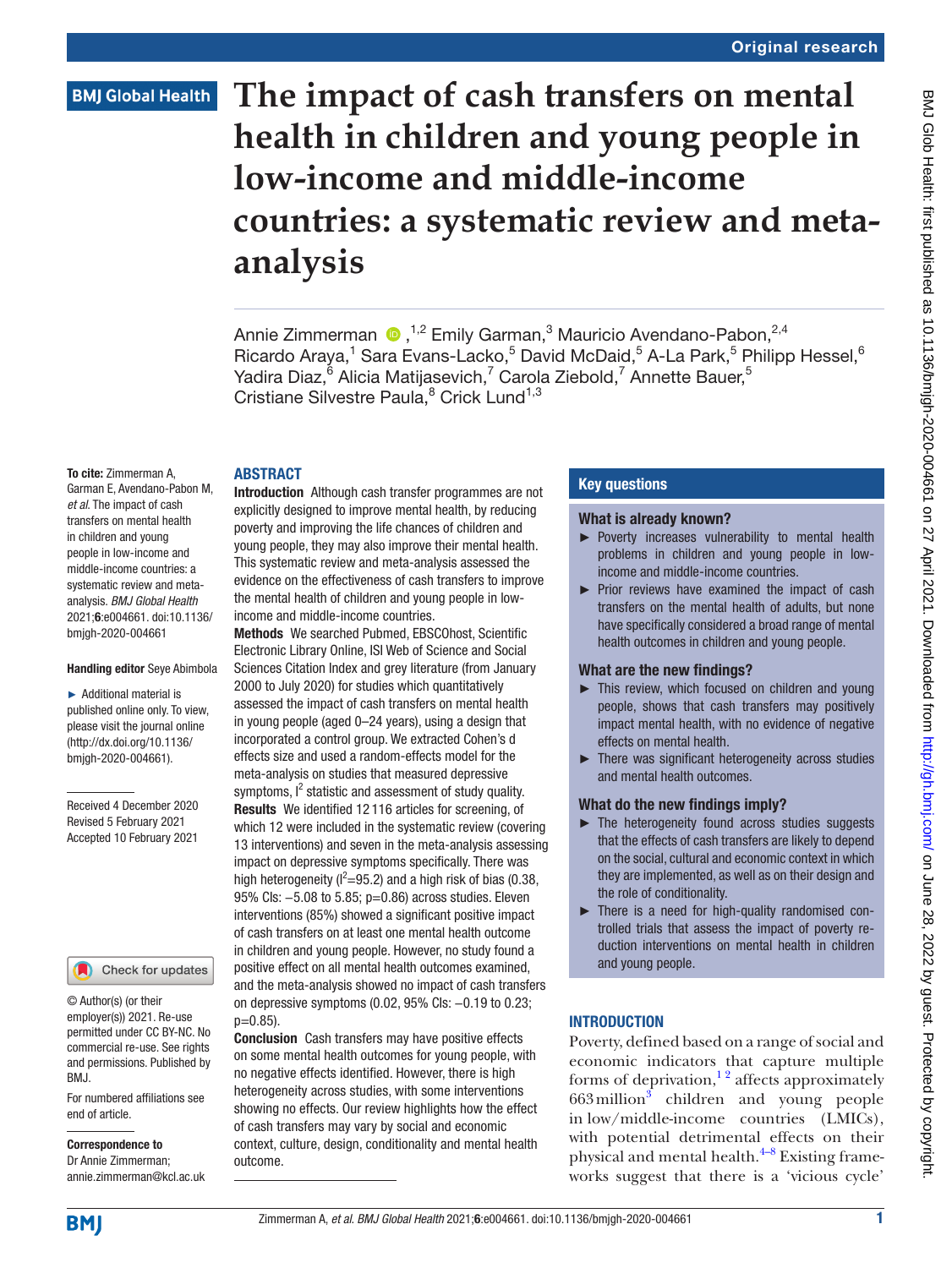whereby poverty increases the risk of mental illness, while mental illness increases the risk of future poverty.<sup>[9](#page-14-3)</sup> Since the late 1990s, cash transfer programmes emerged as a promising approach to reduce poverty, by providing financial resources to alleviate poverty in households, while at the same time stimulating behavioural change and human capital investment.<sup>[10–12](#page-14-4)</sup> Cash transfers may be unconditional, which refer to money transfers without any actions required from beneficiaries; or conditional, where money is transferred to beneficiaries that meet specific behavioural requirements. As both conditional and unconditional cash transfer programmes became widespread in many  $LMICs$ ,<sup>[13](#page-14-5)</sup> studies have been conducted to examine their effects on multiple outcomes, such as education, health and nutrition, with some studies showing positive effects, $10^{12}$  while others show null or negative effects.<sup>[14 15](#page-14-6)</sup>

Cash transfer programmes aim to improve outcomes associated with poverty, such as education, health and nutrition.<sup>[10 16](#page-14-4)</sup> Although not explicitly designed to improve mental health, there are several mechanisms through which they may also impact the mental health of children and young people living in poverty. Cash transfers increase household income and may thus directly reduce financial strain and increase economic security. They may reduce family conflict associated with poverty and financial stress, thus reducing mental health risks for all family members. Cash transfers may also reduce child labour and related exposures that place young people at risk of mental health disorders. On the other hand, these programmes often involve relatively small cash benefits, which may be insufficient to generate changes in mental health. Improvements in the financial situation of the household may not translate into quality of life improvements for children and young people, thus having limited effects on their mental health. In addition, conditional cash transfers may increase family stress associated with the pressure to meet conditionalities.

Studies on the impact of cash transfers have typically focused on key targeted outcomes such as educational attainment and healthcare use.<sup>10 16</sup> Only recently, studies have started to examine the impact of cash transfers on mental health, but the evidence has so far been mixed.<sup>81718</sup> While some studies suggest that conditional cash transfers increase psychological distress,<sup>19</sup> other studies suggest that they may have positive effects on mental health,<sup>20</sup> by increasing social support, reducing exposure to domestic violence and improving physical health. Few studies have assessed their impact on the mental health of children and young people (ages 0–24 years), with most studies focusing on adults. $21$  Focusing on young people is important because most mental health problems have their origin in adolescence or early adulthood.<sup>22</sup> In addition, an extensive literature suggests that mental health problems during adolescence may have profound negative impacts on their educational, social and economic outcomes as they reach adulthood.[23 24](#page-14-12) Therefore, cash transfers during this period may be critical to breaking

the cycle of poverty and mental health that emerges later in life.

A review by Lund and colleagues in  $2011^{18}$  identified only five studies from 2007 to 2009 and concluded that their effect on mental health was mixed. Pega and colleagues concluded that there was insufficient evidence to state that unconditional cash transfers had an impact on depression among children and adults in LMICs.<sup>25</sup> However, this review was restricted to studies that measured depressive symptoms only and had the main goal to assess broader results on health services use and health outcomes, rather than mental health specifically. In a recent review of 37 studies, McGuire and colleagues<sup>[26](#page-15-1)</sup> reported a positive impact of cash transfers on mental health and well-being, while Ridley and colleagues reported positive effects on mental health in a review of 12 cash transfer studies. However, these reviews focused mostly on adults, and no recent review has focused on children and young people in LMICs.

This systematic review and meta-analysis was conducted as part of the CHANCES-6 study, which focuses on understanding the relationship between poverty interventions, mental health and the life chances of children and young people in six LMICs.<sup>[27](#page-15-2)</sup> The primary objective of this study was to review the literature on the effect of cash transfers programmes on the mental health of children and young people (0–24 years old) in LMICs. The secondary objective was to understand whether different types of cash transfer programmes have different effects on children and young people's mental health.

# **METHODS**

This review was conducted according to Preferred Reporting Items for Systematic Reviews and Meta-analyses guidelines,<sup>[28](#page-15-3)</sup> and pre-registered on PROSPERO (CRD42020168227).

# Inclusion criteria

Our focus was on quantitative studies that assessed the effect of a cash transfer intervention on mental health outcomes in children and young people. We only included papers that reported interventions taking place in an LMIC, as defined by the World Bank at the time the study was published. Studies were included if published in any language from 2000 to the present, as most cash transfer programmes started in the late 1990s and few studies on their impact on mental health were published before 2000.

#### Intervention

Interventions were only deemed appropriate for inclusion if they (a) were 'targeted' anti-poverty interventions, defined as anti-poverty policies that strive to target poor people as the direct beneficiaries to reduce monetary poverty (income or consumption poverty) and/or some dimension of poverty (eg, education, employment or housing materials) and (b) involved a direct cash transfer, such as and including: conditional and unconditional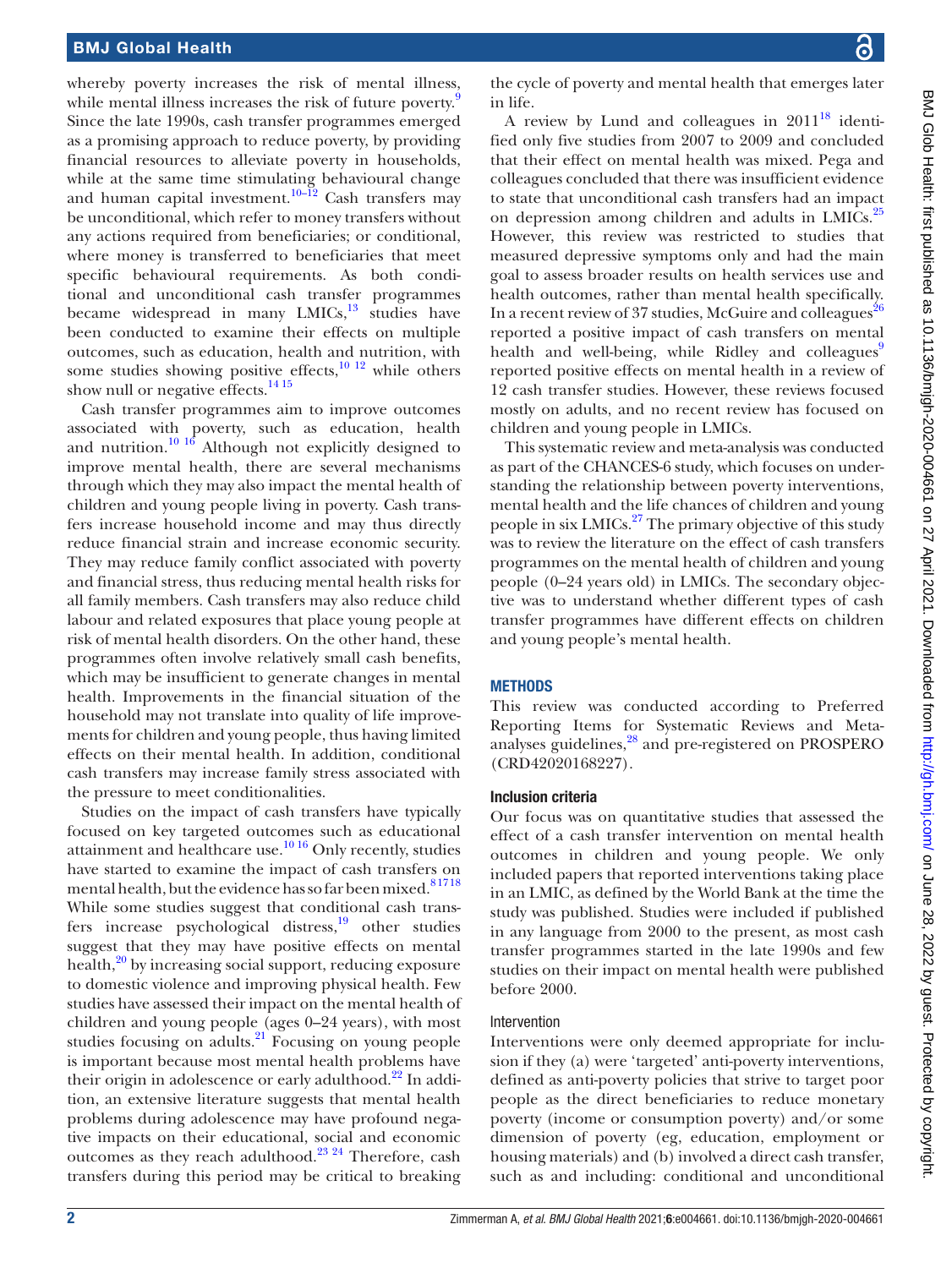cash transfers, microfinance, loans, debt management and economic streghthening using matched savings. Saving-led economic strengthening interventions differ from traditional cash transfers in that the amount of money transferred depends on how much participants save, whereas, in traditional cash transfer programmes, families do not have to save any money to receive cash transfers. The money from matched-savings interventions is often a smaller amount compared with cash transfers and is typically directed towards specific purposes such as education and family micro-enterprise development.

## Outcomes measures

Studies were considered if they included a measure of: (a) mental health or well-being from parent-reported or selfreport questionnaires; (b) a biomarkers associated with mental health (eg, salivary cortisol measures of stress) or (c) diagnoses of mental health conditions, as defined by the WHO International Classification of disease (ICD-11), from either parent-report or self-report questionnaires or psychiatric diagnosis from a medical professional. Mental health and well-being outcomes included but were not limited to symptoms or diagnoses of: mood disorders; anxiety disorders; post-traumatic stress disorder (PTSD); substancerelated disorders; feeding and eating disorders; psychotic disorders; personality disorders; behavioural problems; selfesteem; confidence; resilience; self-efficacy; future outlook and hopefulness. Studies were only included if they provided a direct comparison of mental health outcomes for treatment and control groups or pre-intervention and post intervention outcomes.

# **Participants**

As this review aimed to assess the effect of cash transfer interventions on the mental health of children, adolescents and young adults, we only included studies that included an estimate of the impact on mental health for those below 25 years. Given the limited literature on the impact of cash transfers on mental health, we wanted to make sure to include all mental health outcomes for all ages of children and young people. We included programmes where children were either direct beneficiaries (ie, programmes targeted to children) or where they were members of a household that received a transfer (ie, household included at least one person receiving a transfer).

# Study design

We included studies that compared cash transfers to an explicit control group, including individual or cluster randomised controlled trials (RCTs) and non-randomised evaluations involving both a control and treatment group. To assess the impact of cash transfers over time, we only included longitudinal studies (with a control group).

# Exclusion criteria

Cross-sectional studies and studies that did not include a control group were excluded. We excluded those that did not provide a statistical comparison of interventions, or pre-intervention and post intervention outcomes for

non-RCTs. We also excluded studies on interventions that did not involve a cash transfer, even if they involved in-kind transfers, such as food or relief nutrition, employment and educational interventions.

#### Search strategy

#### Academic databases

We searched published peer-reviewed journal articles and working papers in the following electronic databases from 2000 to the present: Pubmed (Medline and PubMed Cochrane Central), EBSCOhost (Econlit, the Cumulative Index to Nursing and Allied Health Literature, PsycINFO, Africa Wide Information, Medline), the Scientific Electronic Library Online, ISI Web of Science and Social Sciences Citation Index. We used Medical Subject Heading (MeSH) terms or similar thesaurus/ indexing terms in databases that do not use MeSH. We also searched using non-MeSH/other index terms, for recent articles without MeSH/other indexing terms yet, and for articles with misspelt MeSH/other indexing terms. An extensive list of all MeSH and non-MeSH search terms for each concept and database included in the final search is detailed in [online supplemental mate](https://dx.doi.org/10.1136/bmjgh-2020-004661)[rial 1](https://dx.doi.org/10.1136/bmjgh-2020-004661). We screened the reference lists of all included studies and contacted authors of included studies and recent relevant systematic reviews<sup>9 25 26</sup> for additional relevant publications.

## Grey literature and working papers

We conducted a separate structured search through the EconPapers database via Research Papers in Economics that catalogues journal articles and working papers. In addition, we conducted a specific structured search of Google Scholar between 2000 and 2020. The search strategy was based on similar reviews of the effect of cash transfer interventions on health, $12\frac{25\frac{29}{25}}{29}$  and included key terms related to 'mental disorders' (including specific disorders, listed above) and 'mental wellbeing, 'cash transfer schemes', 'low- and middle-income countries' and 'randomized controlled trials'.

# Post hoc backward and forward citation search

In January 2021, following Cochrane standards, $30$  we conducted backward and forward citation searches using a manual approach via Google Scholar on all included studies and relevant systematic reviews.<sup>92526</sup> This involved assessing reference lists from all studies, and all papers that have since cited these studies.

# Selection strategy

The screening tool Covidence was used for the screening and management of articles. Two reviewers (AZ and EG) screened study eligibility and irrelevant peer-reviewed articles were excluded based on title and abstract, while DMD and A-LP screened the titles and abstracts generated from the grey literature search. Full-text articles were subsequently reviewed by AZ and EG to determine eligibility for data extraction. Before proceeding to the full-text review and the data extraction stages, any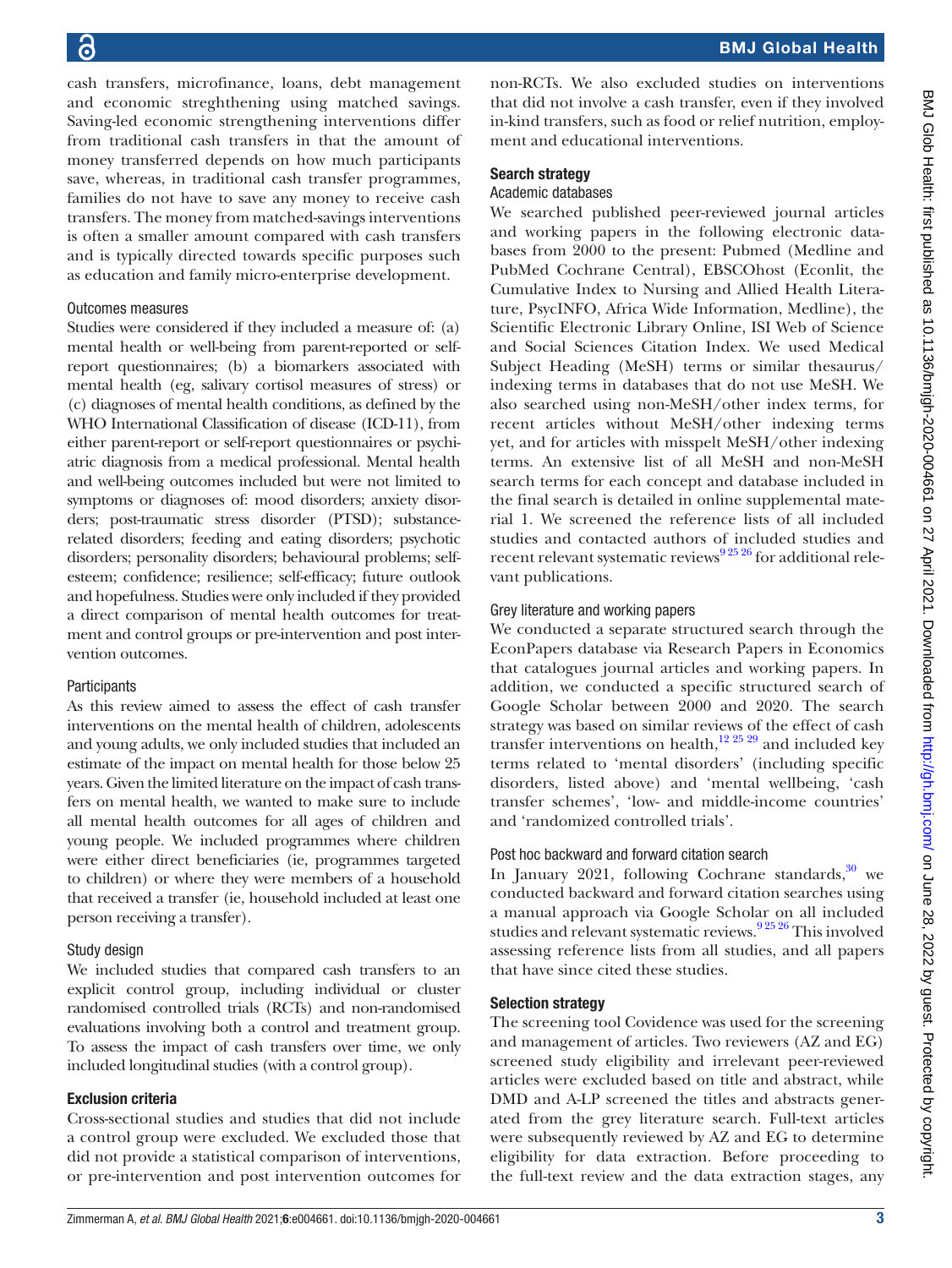disagreements on eligibility were discussed and resolved by mutual consent, in consultation with a third author (CL). Reviewers only proceeded to the next stage once 100% agreement was reached. Non-English language papers were only translated after the title and abstract had been tested for inclusion by authors fluent in the language.

Where multiple articles reported data from the same study population, the article with the most comprehensive data was used in the analysis. In cases where the articles reported on the same intervention but with different timeframes or subgroups (eg, by sex or age), all articles were included.

#### Data extraction

Data extraction was conducted by two reviewers (AZ and EG) using an adapted version of the Cochrane Public Health Group's data extraction form,<sup>[31](#page-15-5)</sup> which was expanded for the intervention perspective involved in this review. The reviewers checked and resolved all discrepancies between their data extraction forms. Details of data extraction can be found in the [online supplemental](https://dx.doi.org/10.1136/bmjgh-2020-004661)  [material 1.](https://dx.doi.org/10.1136/bmjgh-2020-004661)

# Assessment of risk of bias

To assess study quality of RCTs, we used the Cochrane Collaboration's 'Risk of Bias' tool.<sup>32</sup> Reviewers judged the overall risk of bias based on a fixed set of domains focusing on different aspects of study design, including selection bias, performance bias, detection bias, attrition bias, reporting bias and other source of bias including misclassification, confounding and reverse causation. Each domain was assigned to have a high, low or unclear risk of bias. The same tool was used for non-RCTs, which were ranked as high risk for selection bias. We used Egger's test to assess publication bias.<sup>33</sup>

#### Data analysis and narrative synthesis

First we used narrative synthesis to present a qualitative report on the effect of cash transfer interventions on mental health outcomes in children and young people. We assessed whether groups of studies differed in relation to outcome, design, conditionality (unconditional vs conditional), age groups (older vs younger children), cash volume, beneficiary (children vs caregiver/household) and country.

#### Meta-analysis

As there was high heterogeneity between the mental health outcomes used, we decided a priori to only run the meta-analysis on studies that measured the same mental health outcome. A meta-analysis was performed where more than four studies measured the same mental health outcome. Thus, we carried out a meta-analysis on studies that measured depressive symptoms. Seven of the nine interventions that measured depressive symptoms were suitable for inclusion in the meta-analysis. All analyses were conducted using Stata V.16. We converted

association parameters and SD into Cohen's d effect sizes (ES), defined as:

$$
d=\frac{\widetilde{Y}_t-\widetilde{Y}_c}{s_p}=\frac{D}{S_p}
$$

where  $\tilde{Y}_t$  and  $\tilde{Y}_c$  are the mean outcomes of the treatment and control groups, respectively, and  $S_p$  is the mean SD from the treatment and control groups. For most studies, the outcome means were not reported and instead the unstandardised treatment effect is reported as a treatment effect parameter estimate; in these cases, *D* reflects the unstandardised treatment effect estimate.

In studies where the SDs were not reported, SEs were used to calculate SD. When the SEs were not reported, CIs were used to calculate SEs, using the formula:

$$
SD = \frac{\sqrt{N}x(\text{upper CI}-\text{lower CI})}{3.92}
$$

Heterogeneity was assessed using standardised effect sizes to calculate the I<sup>2</sup> statistic and  $\chi^2$  tests. Due to heterogeneity between studies, we used a random-effects approach and performed sensitivity analyses. In the first sensitivity analysis, we excluded studies that were not RCTs; in the second, we excluded studies that were economic strengthening interventions, which involved smaller cash transfers with the aim of encouraging savings using matched savings accounts. Finally, we ran a random-effect meta-regression analysis to evaluate factors (sample size, country, cash volume, programme duration, design or conditionality) that could account for heterogeneity between studies of depressive symptoms only, based on a 5% significance level (p<0.05). Pooled effect sizes for depressive symptoms were then estimated.

#### **RESULTS**

The search of academic databases yielded 4773 papers published in English, Spanish, French and Portuguese, of which 13 were eligible for inclusion in the review [\(figure](#page-4-0) 1). In addition, the second search yielded 7339 papers retrieved from the grey literature, of which four studies were included in the review. The backwards and forwards citation searches yielded four papers, of which one was eligible for inclusion in the review. All searches combined resulted in a total of 19 articles on 13 different interventions in nine countries.

Where the same intervention and outcomes were reported multiple times, only one paper was included in the analysis. There were six papers generated from the Bridges to Future Intervention in Uganda,  $34-39$  including one paper by Tozan *et al*, [39](#page-15-9) which summarised all results from the previous papers, and thus was the only one included in the analysis. Two papers reported on Kenya's Cash Transfer Programme for Orphans and Vulnerable Children<sup>40 41</sup> and both reported the same outcomes in adolescents. We chose to include Kilburn  $et \ a l^{40}$  $et \ a l^{40}$  $et \ a l^{40}$  in the analysis, as they reported the effect size of the cash transfer on depressive symptoms. Two papers presented findings from Atención, a crisis cash transfer in Nicaragua with identical outcomes, so the later one was included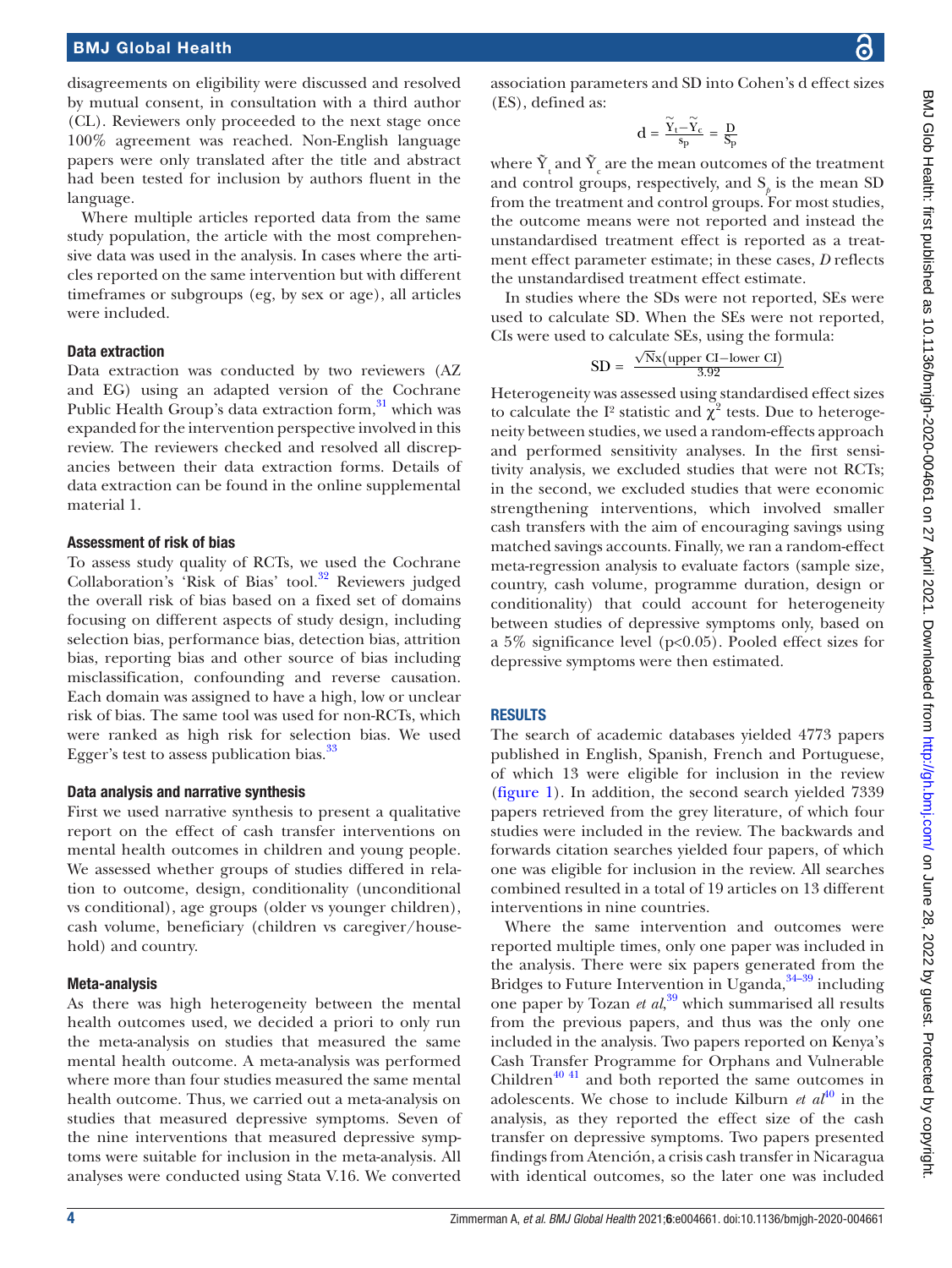

<span id="page-4-0"></span>Figure 1 Study selection. LMIC, low/middle-income country.

(Marcos et al., 2011). Two papers were from the cash transfer programme Oportunidades in Mexico, both were included as they measured different mental health outcomes: behavioural problems<sup>[42](#page-15-11)</sup> and cortisol responses to stress.[43](#page-15-12) Two papers reported the same outcomes from the same interventions in Malawi<sup>4445</sup> and the later paper by Baird *et al*[45](#page-15-14) was included as this paper also included longer-term mental health outcomes.

Thus, 12 articles were included in the review, reporting on 13 interventions, as one paper assessed two different interventions (one conditional and one unconditional)[.45](#page-15-14) The key details of each study are listed in [table](#page-5-0) 1. Overall, the included studies involved 43861 participants from Latin American or African regions: two in Mexico,  $42\frac{43}{13}$ Malawi $^{45\,46}$  and Kenya, $^{40\,47}$  and one in Uganda, $^{39}$  Liberia, $^{48}$ Ecuador,<sup>[49](#page-15-16)</sup> Nicaragua,<sup>50</sup> South Africa<sup>[51](#page-15-18)</sup> and Cambodia.<sup>52</sup> All studies were published in 2007 or later. Eight papers focused on adolescents and young adults aged 11–22 years and four focused on younger children under 5years. Follow-up varied between 1 and 10 years. Nine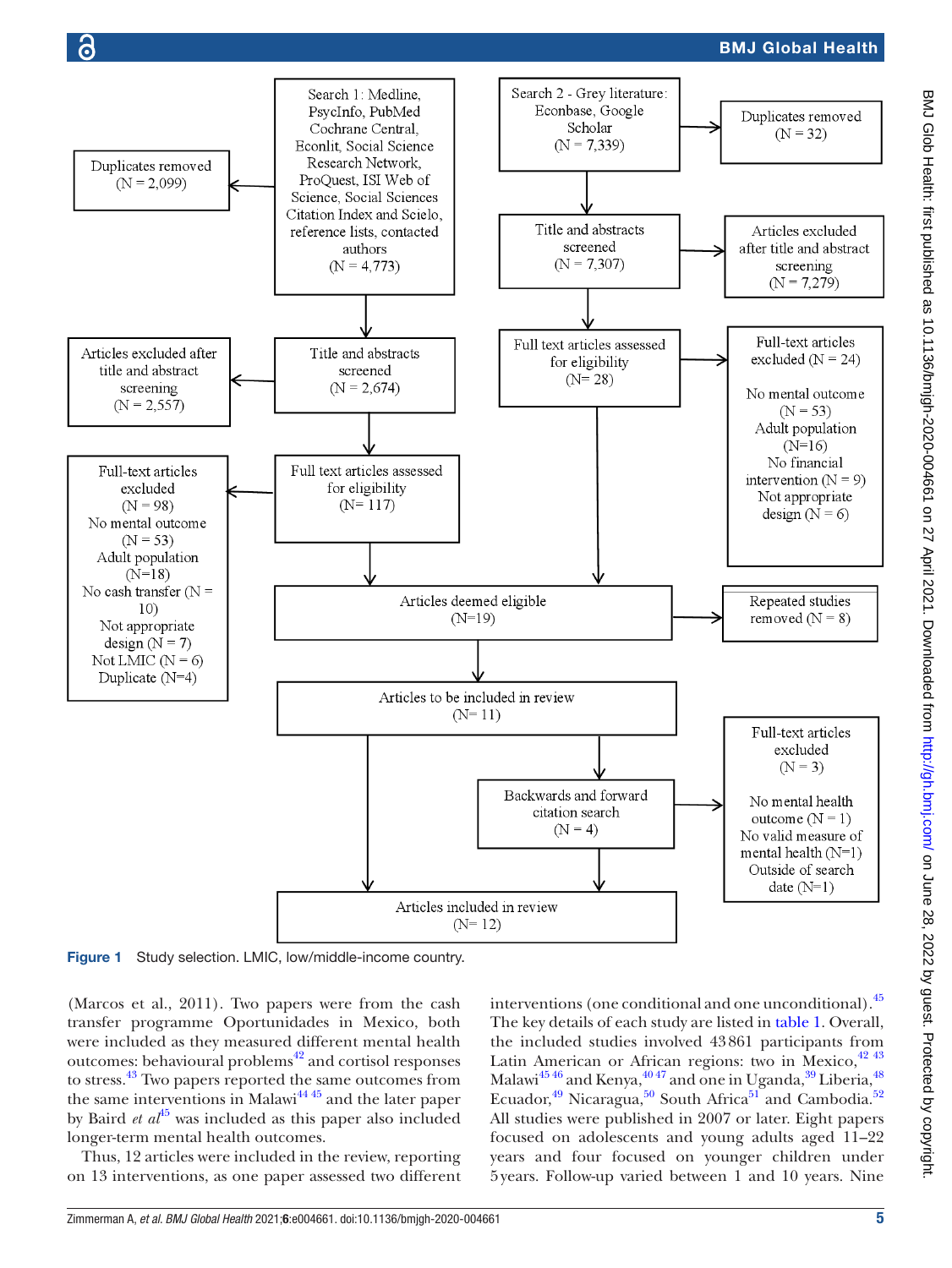<span id="page-5-0"></span>

| \$4-10 per month<br>\$45 or \$60 three<br>\$1-5 per month<br>approximentely<br>on households'<br>\$10 per month<br>amount (US\$)<br>Variable based<br>times per year<br>20% increase<br>Equivalent to<br>of household<br>to caregivers<br>composition<br>size and<br>income<br>to girls<br>(years)<br>3.5<br>1.5<br>5<br>4<br>2<br>Depression Scale:<br>Questionnaire 12<br>distress (anxiety,<br>salivary cortisol<br>General Health<br>General Health<br>Epidemiologic<br>Psychological<br>Questionnaire<br>Psychological<br>dysfunction):<br>Baseline and<br>responsivity<br>$(CES-D-10)$<br>Depressive<br>symptoms:<br>depressive<br>symptoms<br>CES-D-10<br>and social<br>Center for<br>$(GHQ-12)$<br>$(GHQ-12)$<br>outcome<br>distress:<br>Studies<br>school attendance)<br>school attendance)<br>enrollment, regular<br>satisfactory grade<br>and unconditional<br>Conditional (80%<br>(identical with no<br>school and clinic<br>requirements on<br>compliance with<br>attendance and<br>Conditionality<br>Unconditional<br>Unconditional<br>requirements<br>Conditional:<br>Conditional:<br>progress<br>Control: no transfer (n=762)<br>sub-location, and non-cash<br>Control: no transfer (n=640)<br>unconditional cash transfer<br>Intervention: Malawi Social<br>Intervention: Kenya's Cash<br>households from the same<br>Cash Transfer Programme<br>Control: non-cash transfer<br>(n=27 enumeration areas).<br>Intervention and control<br>Control: no transfer (n=15<br>programme cash transfer<br>Intervention: Scholarship<br>transfer households from<br>Orphans and Vulnerable<br>Intervention: conditional<br>Transfer Programme for<br>a different sub-location<br>Oportunidades (n=554)<br>enumeration areas) or<br>cash transfer (n=46<br>Control: no transfer<br>enumeration areas)<br>Children (n=1408).<br>Transfer (n=652)<br>control (n=598)<br>Intervention:<br>(n=missing)<br>$(n = m)$ ssing |                                                                                                                                                          |  | Summary of study designs. Age range given where mean age is not provided |               |           |          |
|-----------------------------------------------------------------------------------------------------------------------------------------------------------------------------------------------------------------------------------------------------------------------------------------------------------------------------------------------------------------------------------------------------------------------------------------------------------------------------------------------------------------------------------------------------------------------------------------------------------------------------------------------------------------------------------------------------------------------------------------------------------------------------------------------------------------------------------------------------------------------------------------------------------------------------------------------------------------------------------------------------------------------------------------------------------------------------------------------------------------------------------------------------------------------------------------------------------------------------------------------------------------------------------------------------------------------------------------------------------------------------------------------------------------------------------------------------------------------------------------------------------------------------------------------------------------------------------------------------------------------------------------------------------------------------------------------------------------------------------------------------------------------------------------------------------------------------------------------------------------------------------------------------------------------------|----------------------------------------------------------------------------------------------------------------------------------------------------------|--|--------------------------------------------------------------------------|---------------|-----------|----------|
|                                                                                                                                                                                                                                                                                                                                                                                                                                                                                                                                                                                                                                                                                                                                                                                                                                                                                                                                                                                                                                                                                                                                                                                                                                                                                                                                                                                                                                                                                                                                                                                                                                                                                                                                                                                                                                                                                                                             | Participants<br>Mean age<br>(years)<br>Design<br>Country                                                                                                 |  |                                                                          | Mental health | Follow-up | Transfer |
|                                                                                                                                                                                                                                                                                                                                                                                                                                                                                                                                                                                                                                                                                                                                                                                                                                                                                                                                                                                                                                                                                                                                                                                                                                                                                                                                                                                                                                                                                                                                                                                                                                                                                                                                                                                                                                                                                                                             | households)<br>constrained<br>'ultra-poor'<br>defined as<br>or labour<br>$(n=1336)$<br>Families<br>$15 - 22$<br>Cluster RCT<br>Malawi                    |  |                                                                          |               |           |          |
|                                                                                                                                                                                                                                                                                                                                                                                                                                                                                                                                                                                                                                                                                                                                                                                                                                                                                                                                                                                                                                                                                                                                                                                                                                                                                                                                                                                                                                                                                                                                                                                                                                                                                                                                                                                                                                                                                                                             | Zomba District<br>low-income<br>School-age<br>girls in the<br>$(n=2049)$<br>15.3<br>Cluster RCT<br>Baird et al <sup>45</sup> Malawi                      |  |                                                                          |               |           |          |
|                                                                                                                                                                                                                                                                                                                                                                                                                                                                                                                                                                                                                                                                                                                                                                                                                                                                                                                                                                                                                                                                                                                                                                                                                                                                                                                                                                                                                                                                                                                                                                                                                                                                                                                                                                                                                                                                                                                             | households in<br>communities<br>ow-income<br>⊒.<br>$(n=1197)$<br>Children<br>4.0<br>experimental<br>Quasi-<br>Fernald and Mexico<br>Gunnar <sup>43</sup> |  |                                                                          |               |           |          |
|                                                                                                                                                                                                                                                                                                                                                                                                                                                                                                                                                                                                                                                                                                                                                                                                                                                                                                                                                                                                                                                                                                                                                                                                                                                                                                                                                                                                                                                                                                                                                                                                                                                                                                                                                                                                                                                                                                                             | a scholarship<br>scholarships)<br>tor<br>of children<br>selected<br>$(n=3800)$<br>Families<br>14.0<br>experimental<br>Quasi-<br>Cambodia                 |  |                                                                          |               |           |          |
|                                                                                                                                                                                                                                                                                                                                                                                                                                                                                                                                                                                                                                                                                                                                                                                                                                                                                                                                                                                                                                                                                                                                                                                                                                                                                                                                                                                                                                                                                                                                                                                                                                                                                                                                                                                                                                                                                                                             | taking care of<br>Poor families<br>orphans and<br>households)<br>vulnerable<br>$(n=1540)$<br>children<br>16.8<br>Individual<br>RCT                       |  |                                                                          |               |           |          |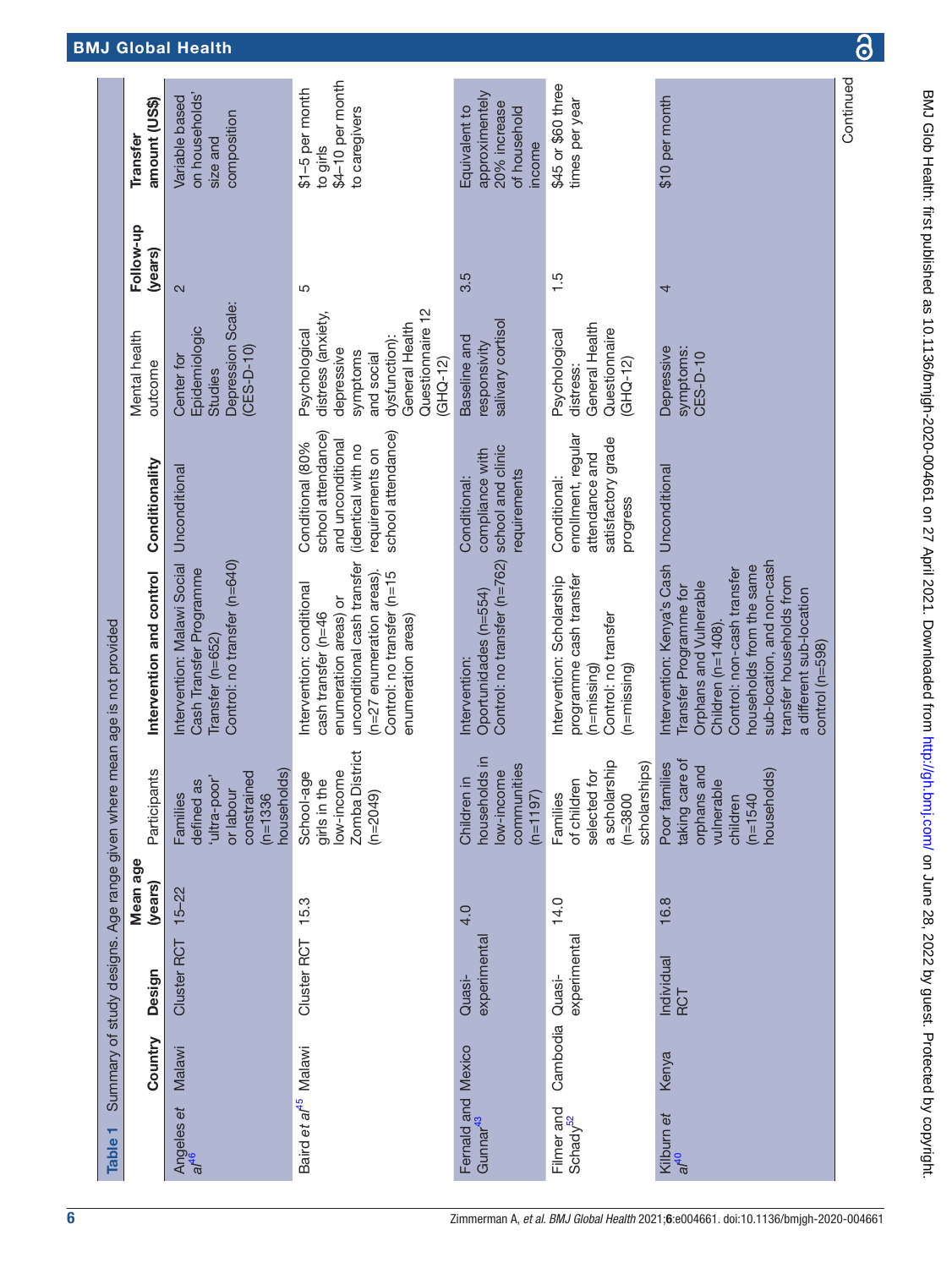| \$1.25 per month<br>\$2 per month to<br>\$20 per month<br>amount (US\$)<br>expenditures<br>to caregivers<br>per capita<br>15% of<br>girls,<br>(years)<br>$\frac{1}{1}$<br>$0.\overline{8}$<br>2<br>relationship power<br>Revised Impact of<br>Scale, Depressive<br>Hopefulness: 13-<br>PTSS: Children's<br>Self-esteem: 10-<br>item Hope scale<br>anxiety: 12-item<br>item Rosenberg<br>Problems Index<br>Social-personal<br>symptoms and<br>Developmental<br><b>Screening Test</b><br>12-item sexual<br>Questionnaire<br>relationships:<br>Short Mood<br>Event Scale<br>Behavioural<br>subscale of<br>Depressive<br>of Feelings<br>symptoms:<br>the Denver<br>CES-D-20<br>outcome<br>Power in<br>scale<br>children ages 0-5<br>Conditional: 80%<br>Conditionality<br>Conditional on<br>check-ups for<br>regular health<br>Unconditional<br>school days<br>attendance<br>lump-sum payment toward<br>Adolescent girls Intervention: Girl Empower<br>transfer, cash transfer with<br>(n=393). The GE+ variation<br>transfers to young women<br>and their parents ( $n=1272$ )<br>(GE), which provides a life<br>Intervention and control<br>Prevention Trials Network<br>payment to caregivers for<br>ncludes a cash incentive<br>girls' participation in the<br>skills curriculum to girls<br>ousiness skills training,<br>vocational training and<br>business development<br>and cash transfer with<br>Control: no transfer or<br>Intervention: Atención<br>with three arms: cash<br>a Crisis cash transfer<br>(n=3002 households)<br>068 which provided<br>programme (n=383)<br>programme (n=400)<br>Control: no transfer<br>Control: no transfer<br>or training (n=1019<br>Intervention: HIV<br>households)<br>$(n=1261)$ | Mean age<br>(years)                                                                                                                                        |
|-----------------------------------------------------------------------------------------------------------------------------------------------------------------------------------------------------------------------------------------------------------------------------------------------------------------------------------------------------------------------------------------------------------------------------------------------------------------------------------------------------------------------------------------------------------------------------------------------------------------------------------------------------------------------------------------------------------------------------------------------------------------------------------------------------------------------------------------------------------------------------------------------------------------------------------------------------------------------------------------------------------------------------------------------------------------------------------------------------------------------------------------------------------------------------------------------------------------------------------------------------------------------------------------------------------------------------------------------------------------------------------------------------------------------------------------------------------------------------------------------------------------------------------------------------------------------------------------------------------------------------------------------------------------------------------------------------------------------------|------------------------------------------------------------------------------------------------------------------------------------------------------------|
|                                                                                                                                                                                                                                                                                                                                                                                                                                                                                                                                                                                                                                                                                                                                                                                                                                                                                                                                                                                                                                                                                                                                                                                                                                                                                                                                                                                                                                                                                                                                                                                                                                                                                                                             | Young women<br>in low-income<br>study location<br>in high school<br>and 20 years<br>$\frac{1}{2}$<br>Participants<br>old enrolled<br>between<br>$(n=2537)$ |
|                                                                                                                                                                                                                                                                                                                                                                                                                                                                                                                                                                                                                                                                                                                                                                                                                                                                                                                                                                                                                                                                                                                                                                                                                                                                                                                                                                                                                                                                                                                                                                                                                                                                                                                             | between 0 and<br>households<br>low-income<br>Children in<br>83 months<br>$(n=4245)$                                                                        |
|                                                                                                                                                                                                                                                                                                                                                                                                                                                                                                                                                                                                                                                                                                                                                                                                                                                                                                                                                                                                                                                                                                                                                                                                                                                                                                                                                                                                                                                                                                                                                                                                                                                                                                                             | and caregivers<br>(n=84 villages,<br>eligible girls<br>caregivers).<br>with 1216<br>and 1132                                                               |

7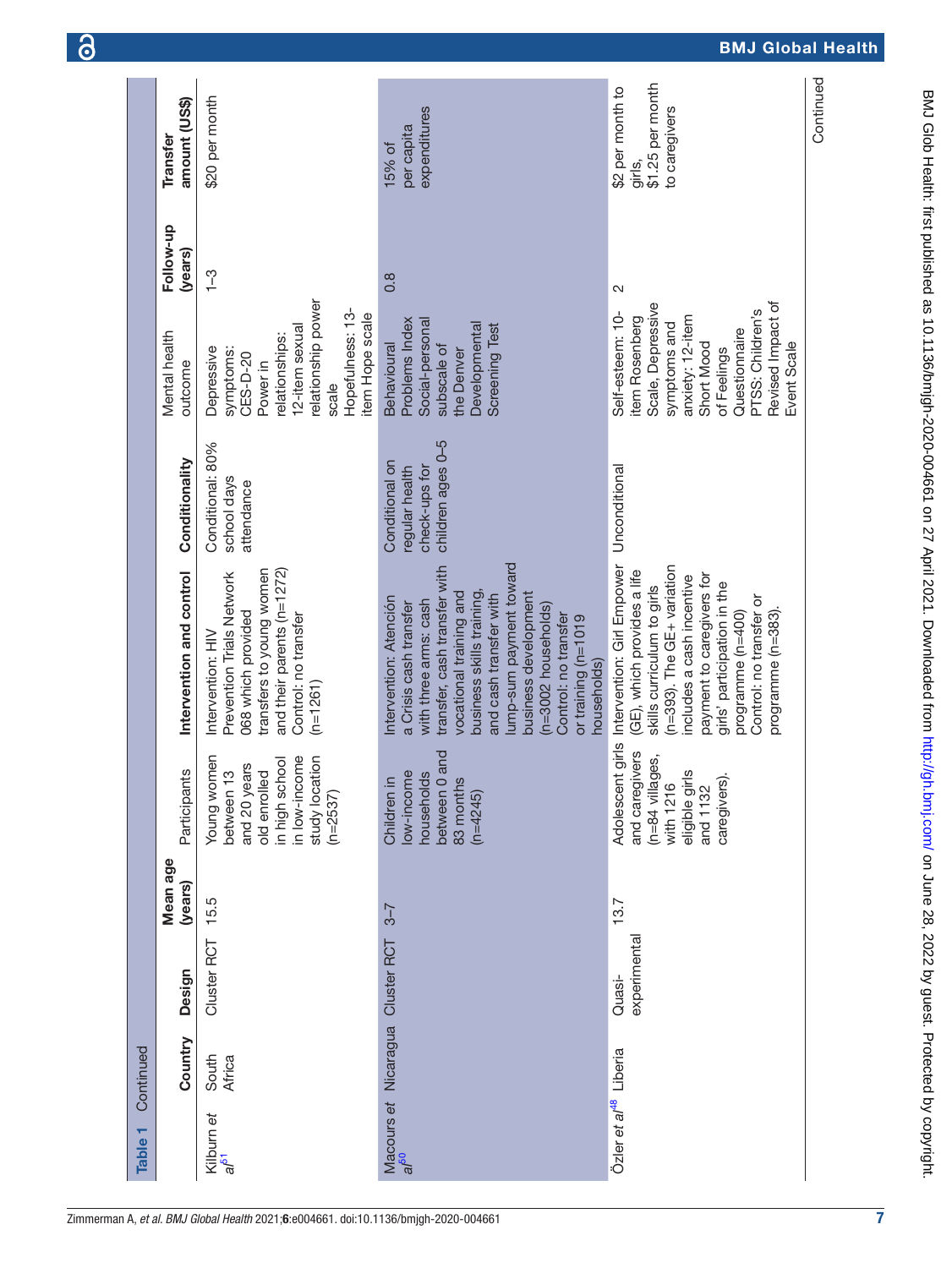| Continued<br>Table 1                       |                          |                     |                                                                                                                                                                                        |                                                                                                                                                                                                                                                                        |                                                                                                                                                                                     |                                                                                                                                                                                                                                          |                      |                                                                                             |
|--------------------------------------------|--------------------------|---------------------|----------------------------------------------------------------------------------------------------------------------------------------------------------------------------------------|------------------------------------------------------------------------------------------------------------------------------------------------------------------------------------------------------------------------------------------------------------------------|-------------------------------------------------------------------------------------------------------------------------------------------------------------------------------------|------------------------------------------------------------------------------------------------------------------------------------------------------------------------------------------------------------------------------------------|----------------------|---------------------------------------------------------------------------------------------|
| Country                                    | Design                   | Mean age<br>(years) | Participants                                                                                                                                                                           | Intervention and control                                                                                                                                                                                                                                               | Conditionality                                                                                                                                                                      | Mental health<br>outcome                                                                                                                                                                                                                 | Follow-up<br>(years) | amount (US\$)<br>Transfer                                                                   |
| Ozer et al <sup>42</sup> Mexico            | Cluster RCT              | 5.2                 | communities)<br>ne<br>$\overline{\omega}$<br>household<br>Low-incor<br>$(m=506)$                                                                                                       | Control: no transfer (n=263)<br>Oportunidades<br>Intervention:<br>$(n=778)$                                                                                                                                                                                            | health, hygiene and<br>prenatal care, baby<br>care, immunisation,<br>and participation in<br>nutrition education<br>supplementation,<br>monitoring and<br>Conditional;<br>nutrition | Problems Index<br>Behavior                                                                                                                                                                                                               | $3-5$                | \$130 (equivalent<br>income) every 2<br>20% increase<br>of household<br>to appox.<br>months |
| Paxson and Ecuador<br>Schady <sup>49</sup> | experimental<br>Quasi-   | 3.3                 | lowest poverty<br>index quintiles<br>the<br>under the age<br>children ages<br>Families with<br>six or above<br>with at least<br>of 6 and no<br>children in<br>$(n=17987)$<br>one child | Bono until several years<br>Control: not offered the<br>Intervention: Bono de<br>Desarrollo Humano<br>ater ( $n=384$ )<br>$(n=1479)$                                                                                                                                   | Unconditional                                                                                                                                                                       | Johnson Muñoz,<br>Mccarthy tests<br>Behavioural<br>Behavioural<br>Woodcock,<br>problems:<br>problems                                                                                                                                     | $\sim$               | \$15 per month                                                                              |
| Shangani et Kenya<br>$a^{47}$              | Individual<br><b>RCT</b> | 14.2                | and vulnerable<br>child under 17<br>one orphaned<br>65<br>Low-income<br>with at least<br>households<br>households)<br>years (n=6<br>from 300                                           | sub-location, and non-cash<br>Intervention: Kenya's Cash<br>households from the same<br>Control: non-cash transfer<br>transfer households from<br>Orphans and Vulnerable<br>Transfer Programme for<br>a different sub-location<br>Children (n=231).<br>Control (n=424) | Unconditional                                                                                                                                                                       | Manifest Anxiety<br><b>PTSD</b> checklist<br>item Children's<br>Future outlook:<br>nventory (CDI)<br>Scale-Revised<br>PTSS: 28-item<br>11-item Child<br>Anxiety: 28-<br>Depression<br>Depressive<br>symptoms:<br>single item<br>question | 3                    | \$20 per month                                                                              |
|                                            |                          |                     |                                                                                                                                                                                        |                                                                                                                                                                                                                                                                        |                                                                                                                                                                                     |                                                                                                                                                                                                                                          |                      | Continued                                                                                   |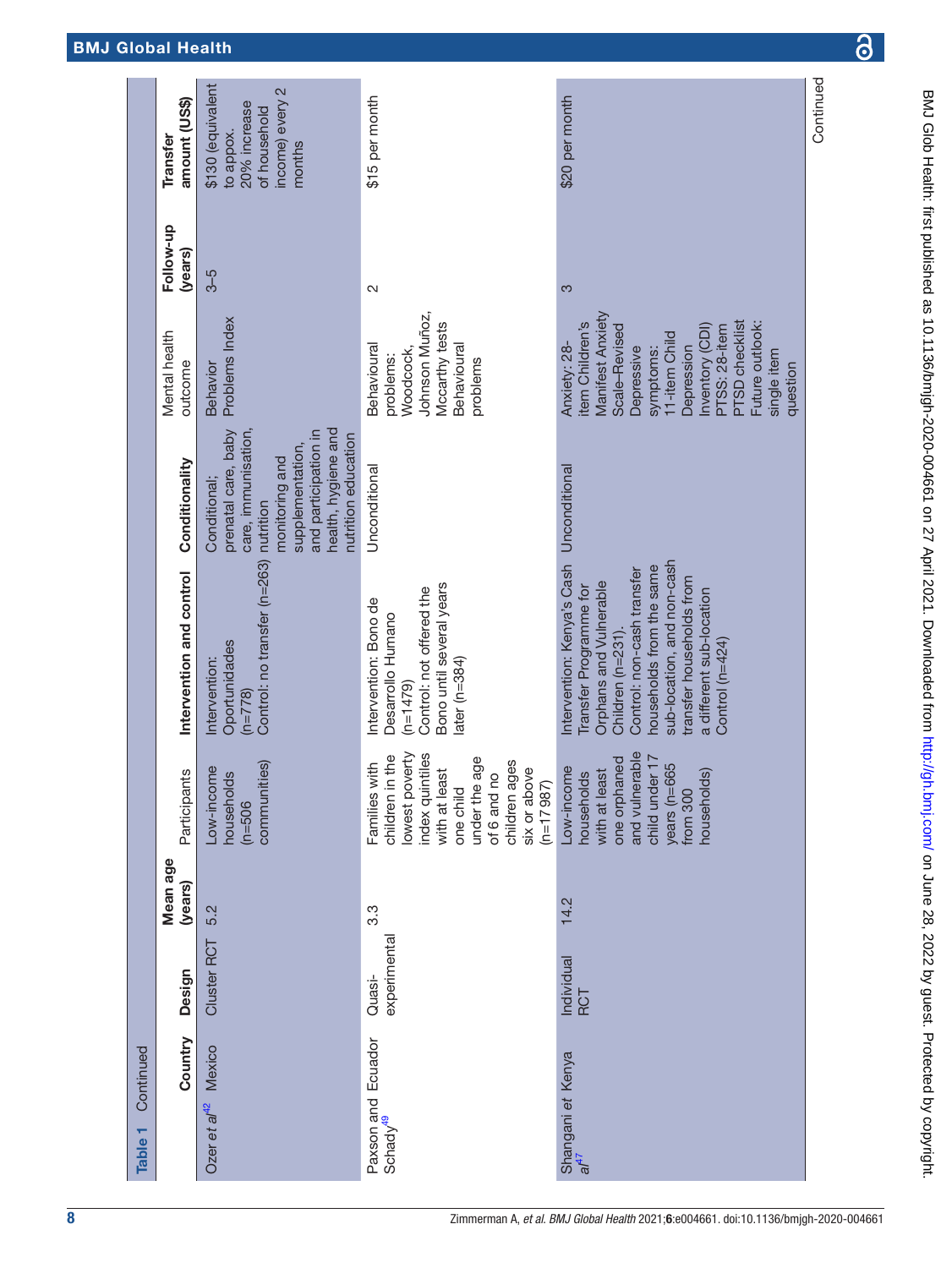PTSD, post-traumatic stress disorder; PTSS, post-traumatic stress syndrome; RCT, randomised controlled trial. PTSD, post-traumatic stress disorder; PTSS, post-traumatic stress syndrome; RCT, randomised controlled trial.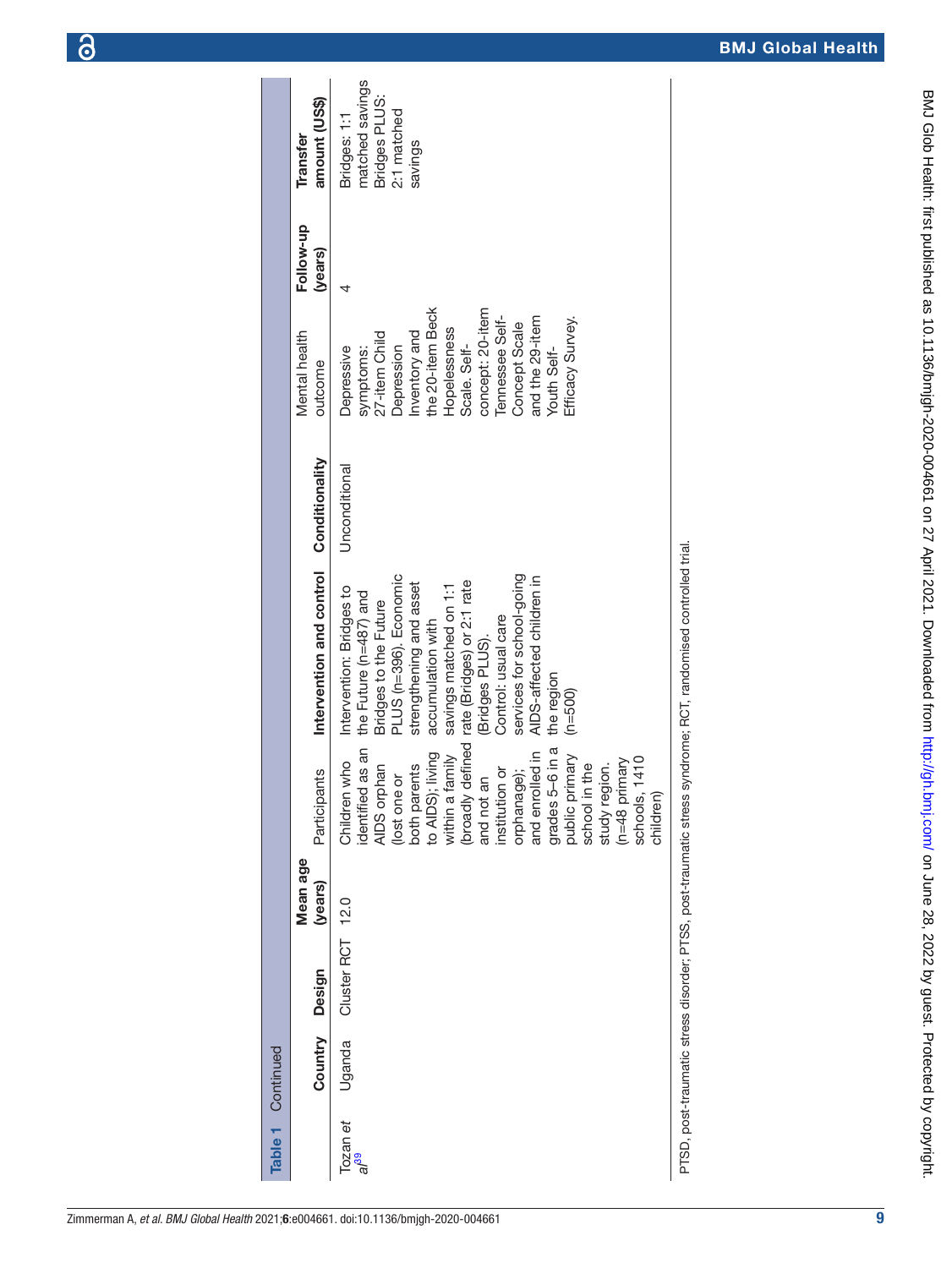<span id="page-9-0"></span>

| The quality rating of each study based on the Cochrane risk of bias assessment<br>Table 2 |                                         |                                  |                                                    |                                            |                               |                               |                                    |
|-------------------------------------------------------------------------------------------|-----------------------------------------|----------------------------------|----------------------------------------------------|--------------------------------------------|-------------------------------|-------------------------------|------------------------------------|
|                                                                                           | <b>Random</b><br>sequence<br>generation | <b>Allocation</b><br>concealment | <b>Blinding</b><br>(participants<br>and personnel) | <b>Blinding</b><br>(outcome<br>assessment) | Incomplete<br>outcome<br>data | <b>Selective</b><br>reporting | <b>Other</b><br>sources<br>of bias |
| Angeles et al <sup>46</sup>                                                               | Unclear                                 | Unclear                          | High risk                                          | Unclear                                    | Low risk                      | Low risk                      | Low risk                           |
| Baird et al <sup>45</sup>                                                                 | Unclear                                 | Unclear                          | Unclear                                            | Unclear                                    | Low risk                      | Unclear                       | Low risk                           |
| Fernald and Gunnar <sup>43</sup>                                                          | High risk                               | High risk                        | Unclear                                            | Unclear                                    | Unclear                       | High risk                     | High risk                          |
| Filmer and Schady <sup>52</sup>                                                           | High risk                               | High risk                        | Unclear                                            | Unclear                                    | Low risk                      | Unclear                       | Low risk                           |
| Kilburn et al <sup>40</sup>                                                               | Unclear                                 | Unclear                          | Low risk                                           | Unclear                                    | Low risk                      | <b>Unclear</b>                | Low risk                           |
| Kilburn et al <sup>51</sup>                                                               | Unclear                                 | Unclear                          | Unclear                                            | Unclear                                    | Unclear                       | Low risk                      | Unclear                            |
| Macours et al <sup>50</sup>                                                               | Low risk                                | Unclear                          | Unclear                                            | Unclear                                    | <b>Unclear</b>                | Low risk                      | Low risk                           |
| Özler et $a^{48}$                                                                         | Unclear                                 | Low risk                         | Unclear                                            | Unclear                                    | Low risk                      | Low risk                      | High risk                          |
| Ozer et $al^{42}$                                                                         | High risk                               | High risk                        | Unclear                                            | Unclear                                    | Low risk                      | Low risk                      | High risk                          |
| Paxson and Schady <sup>49</sup>                                                           | High risk                               | High risk                        | Unclear                                            | Unclear                                    | High risk                     | Unclear                       | High risk                          |
| Shangani et al <sup>47</sup>                                                              | High risk                               | High risk                        | Unclear                                            | Unclear                                    | Unclear                       | Low risk                      | High risk                          |
| Tozan et al <sup>39</sup>                                                                 | Unclear                                 | Unclear                          | Unclear                                            | Unclear                                    | Unclear                       | Low risk                      | High risk                          |

studies were cluster or individual RCTs and four were non-randomised evaluations.

There were  $11$  cash transfers programmes<sup>40 42 43 45-47 49-52</sup> and two economic strengthening programmes that matched savings in Uganda and Liberia. $39\frac{48}{18}$  Of the 13 interventions, six were conditional<sup>42 43 45 50–52</sup> and seven were unconditional. $39\overline{40}\overline{45}$ -49

A range of mental health outcomes were assessed among the 13 programmes, nine of which measured depressive symptoms or psychological distress,  $39$  40 42 45–48 51 52 four anxiety,  $9$  31 32 three psychological well-being $39\frac{4751}{10}$  (including future outlook, wellbeing, self-concept/esteem and hopefulness), three childhood social or behavioural functioning, $42\frac{49}{19}$  two  $PTSDs$ ,  $4748$  one hopelessness<sup>[39](#page-15-9)</sup> and one stress.  $43$  These outcomes were largely assessed using self-report questionnaires by the child/youth or sometimes by the caregiver in studies of younger children. One study assessed stress using biomarkers.<sup>[43](#page-15-12)</sup>

# Quality of bias assessment

The quality rating of each study is detailed in [table](#page-9-0) 2. We judged the overall risk of bias to be moderately high. The key issues were lack of randomisation and blinding. Allocation concealment and blinding are not feasible for cash transfer studies as adult participants are aware of whether they receive the cash transfer or not, although arguably many children and adolescents may not be aware as the transfer is made to the parents. Selective reporting was often unclear due to lack of published protocols. Several studies were classified as high risk on other sources of bias due to issues involving outcome (eg, number of cortisol measurements), lack of controlling for potential confounders for non-randomised controlled studies,  $43$ use of non-validated questionnaires to measure mental health outcomes<sup>[39 42 47 48](#page-15-9)</sup> or exclusion of children with older siblings[.49](#page-15-16) Egger's test for studies included in the

meta-analysis did not show a significant publication bias (0.38, 95% CIs: −5.08 to 5.85; p=0.86).

The mental health effects of these interventions are summarised in [table](#page-10-0) 3. A total of 11/13 (85%) of interventions reported a significant positive effect on at least one measure of mental health, $39\frac{40424345-4750-52}{100}$  including one which had a poor quality rating, $49$  while only two studies, both of which were quasi-experiments found no effect on any measure.<sup>48 49</sup> Of the seven studies<sup>39 42 45 47 50 51</sup> that measured multiple outcomes, all reported mixed effects of the intervention, with none reporting a positive effect on every mental health outcome. No studies reported a negative effect on mental health.

Of the 10 interventions that measured depressive symptoms, five—of which four were unconditional and one was conditional, and all but one<sup>52</sup> were conducted in Africa—reported positive small to large effects (Cohen's d ranging from  $0.02$  to  $0.76$ <sup>40 45 46 52</sup> and five—of which three were conditional, two were unconditional and one was conducted in South America—reported no effect.[39 42 47 48 51](#page-15-9) Two of the studies that reported no effect were matched savings programs, $39\frac{48}{12}$  rather than traditional cash transfers, and the study by Özler and colleagues<sup>48</sup> used a quasi-experimental design.

Of the four that measured anxiety,  $45 \frac{47 \frac{48}{18}}{4}$  three cash transfer studies—of which one was conditional and two were conditional—reported a positive, small effect (Cohen's d ranging from  $0.06$  to  $0.28$ )<sup>45 47</sup> and the matched-savings study reported no effect.<sup>48</sup> All were conducted in Africa. Of the three studies that measured psychological well-being, $394751$  all three reported positive small to large effects (Cohen's d ranging from 0.26 to 0.80). One was unconditional, one was conditional and one was an unconditional matched-savings intervention and all were conducted in Africa. Of the three studies that measured social/behavioural functioning<sup>42 49 53</sup> two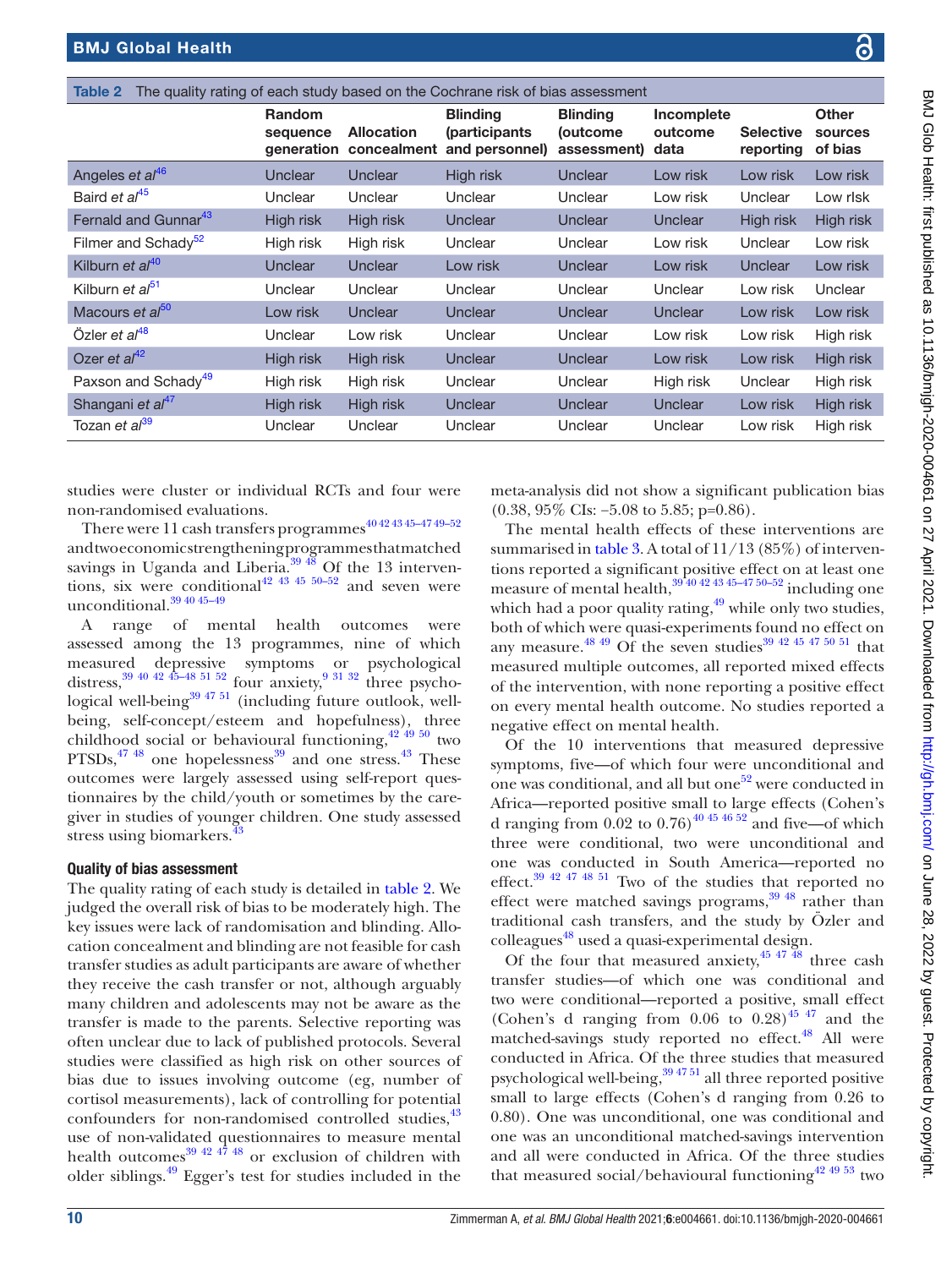<span id="page-10-0"></span>

|                                            |                                                                                                                          | Psychological distress and                                                                                                                                 |                                                                                                                                             |                                                                                                                                                          |
|--------------------------------------------|--------------------------------------------------------------------------------------------------------------------------|------------------------------------------------------------------------------------------------------------------------------------------------------------|---------------------------------------------------------------------------------------------------------------------------------------------|----------------------------------------------------------------------------------------------------------------------------------------------------------|
|                                            | Change in effect                                                                                                         | depressive symptoms                                                                                                                                        | Psychological well-being                                                                                                                    | Social/behavioural functioning                                                                                                                           |
| Angeles et al <sup>46</sup>                | Improved                                                                                                                 | p<0.01) and depressive symptoms<br>Depressive symptoms (-2.05,<br>$(-0.15, p<0.01)$                                                                        |                                                                                                                                             |                                                                                                                                                          |
| Baird et al <sup>45</sup><br>Conditional   | Improved (psychological distress)                                                                                        | Reduction psychological distress<br>$(-0.07, SE=0.03, p<0.05)$                                                                                             |                                                                                                                                             |                                                                                                                                                          |
| Unconditional<br>Baird et al <sup>45</sup> | Improved (psychological distress)                                                                                        | Reduction in psychological distress<br>$(-0.14, SE=0.05, p<0.01)$                                                                                          |                                                                                                                                             |                                                                                                                                                          |
| Fernald and Gunnar <sup>43</sup>           | Improved                                                                                                                 | 95% CI: -0.19 to -0.05; p<0.0001)<br>Effect on salivary cortisol (-0.12,                                                                                   |                                                                                                                                             |                                                                                                                                                          |
| Filmer and Schady <sup>52</sup>            | Improved                                                                                                                 | Effect onpsychological distress<br>(0.03, SE: 0.01, p<0.01)                                                                                                |                                                                                                                                             |                                                                                                                                                          |
| Kilburn et al <sup>40</sup>                | Improved                                                                                                                 | $(0.79, 95\%$ CI: 0.63 to 0.99; p<0.01)<br>Effect on depressive symptoms                                                                                   |                                                                                                                                             |                                                                                                                                                          |
| Kilburn et a/ <sup>51</sup>                | relationships and hopefulness) in<br>Improved (power in sexual<br>Not improved (depressive<br>poorest women<br>symptoms) | No effect on depressive symptoms<br>$(-0.02, SE: 0.03, p > 0.05)$                                                                                          | $0.07$ , $p<0.05$ ) in poorest women<br>p<0.01), greater hope (0.14, SE:<br>power scores $(0.28, SE=0.10,$<br>Effect on sexual relationship |                                                                                                                                                          |
| Macours et al <sup>50</sup>                | Improved (socio-emotional<br>Not improved (behavioural<br>functioning)<br>problems)                                      |                                                                                                                                                            |                                                                                                                                             | personal outcomes (0.10, SE: 0.05,<br>No effect on behavioural problems<br>Effect of intervention on socio-<br>$(-0.02, SE: 0.06, p > 0.05)$<br>p < 0.01 |
| Özler et al <sup>48</sup>                  | Not improved                                                                                                             | outcomes (0.24, SE: 0.64, p>0.05)<br>No effect on psychosocial                                                                                             |                                                                                                                                             |                                                                                                                                                          |
| Ozer et a $t^2$                            | Improved (aggressive/ oppositional<br>Not improved (anxiety/ depressive<br>symptoms or total effects)<br>problems)       | to 0.13; p=0.18) or total symptoms<br>symptoms (-0.29, 95% CI: -0.70<br>No effect on anxiety/depressive<br>$(-0.71, 95\%$ Cl: $-1.42$ to 0.01;<br>$p=0.05$ |                                                                                                                                             | problems (-0.42, 95% CI: -0.80 to<br>Effect on aggressive/oppositional<br>$-0.04;$ $p=0.03$                                                              |
| Paxson and Schady <sup>49</sup>            | Not improved                                                                                                             |                                                                                                                                                            |                                                                                                                                             | No effect on behavioural problems<br>(0.11, SE: 0.06, p>0.05)                                                                                            |

6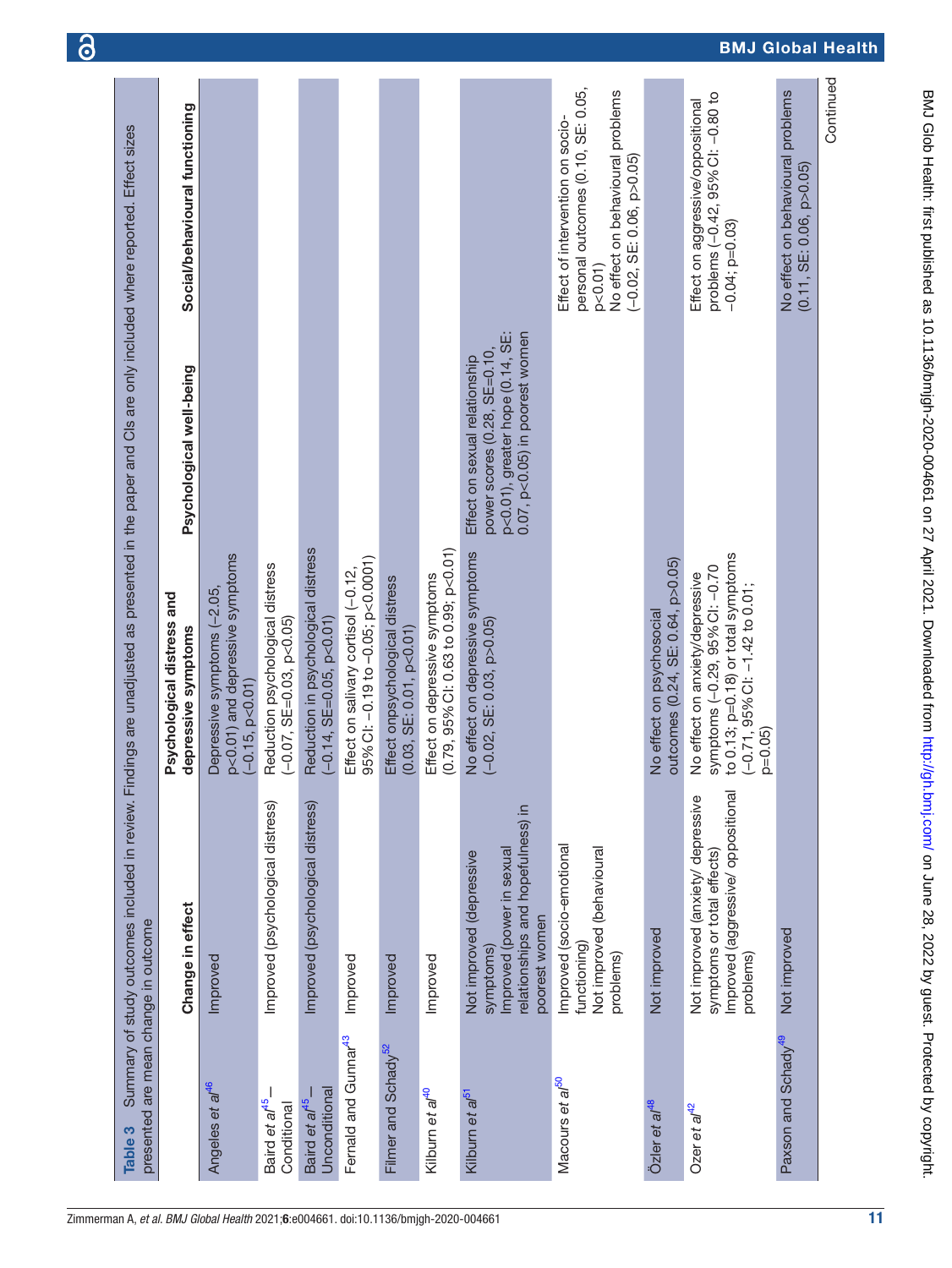| <b>Table 3</b> Continued     |                                                                                                      |                                                                                                                                                                                                                                                                     |                                                                                                                                                                                                 |                                |
|------------------------------|------------------------------------------------------------------------------------------------------|---------------------------------------------------------------------------------------------------------------------------------------------------------------------------------------------------------------------------------------------------------------------|-------------------------------------------------------------------------------------------------------------------------------------------------------------------------------------------------|--------------------------------|
|                              | Change in effect                                                                                     | Psychological distress and<br>depressive symptoms                                                                                                                                                                                                                   | Psychological well-being                                                                                                                                                                        | Social/behavioural functioning |
| Shangani et al <sup>41</sup> | Improved (PTSS, anxiety and future<br>Not improved (depressive<br>symptoms)<br>putlook)              | Effect on anxiety (0.57, 95% CI: 0.42 Effect on positive future outlook<br>to 0.78; p<0.001), and PTSS (0.50, (1.47, 95% C1: 1.08 to 1.99;<br>No effect on depressive symptoms<br>95% CI: 0.29 to 0.89; p<0.01).<br>$(0.77, 95\%$ CI: 0.47 to $-1.27$ ,<br>p > 0.05 | p < 0.01                                                                                                                                                                                        |                                |
| Tozan et al <sup>39</sup>    | Improved (self-concept, self-<br>efficacy and hopelessness)<br>Not improved (depressive<br>symptoms) | Effect on depressive symptoms<br>$(-0.14, 95\%$ Cl: $-0.32$ to 0.03;<br>$p = 0.10$                                                                                                                                                                                  | 95% CI: 0.09 to 0.44; p<0.05),<br>hopelessness (-0.28, 95% Cl:<br>Effect on self-concept (0.26,<br>self-efficacy (0.26, 95% CI:<br>0.09 to 0.43; $p<0.01$ ) and<br>$-0.43$ to $-0.12$ ; p<0.05) |                                |
|                              |                                                                                                      |                                                                                                                                                                                                                                                                     |                                                                                                                                                                                                 |                                |

reported a small positive effect (Cohen's d ranging from  $0.10$  to  $0.42^{42\,50}$  and one found no effect,  $49$  although one study used a quasi-experimental design and has a poor quality rating, hence results may indicate bias.

Out of all of the six conditional interventions,  $42434550-52$ all six reported a positive effect on at least one mental health outcome (Cohen's d ranging from 0.02 to 0.77), and of the seven unconditional interventions,  $39\frac{4045-49}{45}$ five reported a positive effect on at least one mental health outcome (Cohen's d ranging from 0.10 to 0.80). Hence, when compared across conditionality, a greater percentage of conditional intervention studies reported a positive effect (100%) than unconditional intervention studies (71%). Likewise, a greater percentage of condi-tional interventions<sup>[45 52](#page-15-14)</sup> (2/3–67%) reported a positive impact on depressive symptoms, compared with unconditional interventions<sup>40 45 46</sup> (3/7—43%). By contrast, only one study explicitly compared outcomes between condi-tional and unconditional cash transfer programmes.<sup>[45](#page-15-14)</sup> This study found that unconditional interventions had a greater positive impact on psychological distress than conditional ones. However, effects of both programmes disappeared at the 5-year follow-up after the cash transfer had stopped.<sup>[45](#page-15-14)</sup>

There were nine studies that reported specific cash volume. Of the three studies with a transfer of \$20 per month or higher,  $42\frac{4751}{12}$  all three (100%) reported at least one significant positive effect. In comparison, three $40.45$ of the five studies (60%) with transfers lower than \$20 per month<sup>40 45 48 49</sup> reported a positive effect.

Of the five studies in which children were beneficiaries[,39 45 48 51](#page-15-9) four (80%) reported a positive effect on mental health.<sup>39 45 51</sup> Of the seven in which household/ caregivers were the beneficiaries,  $\frac{40424647495052}{38}$  six (86%) reported a positive result.[40 42 46 47 50 52](#page-15-10)

# Meta-analysis

Seven of the 10 interventions that measured depressive symptoms were suitable for inclusion in the metaanalysis[.39 40 42 46–48 51](#page-15-9) The two conditional and unconditional programmes reported by Baird *et al*<sup>[45](#page-15-14)</sup> and the study by Filmer and Schady<sup>52</sup> could not be included as individual sample sizes in each group were not provided, nor were effect sizes.

Results from the meta-analysis indicated a positive, but non-significant effect of interventions on depressive symptoms: the pooled Cohen's d effect size from the effects of cash transfer schemes on depressive symptoms was (0.02, 95% CI: −0.19 to 0.23; p=0.85), ranging from −0.24 to 0.40 ([figure](#page-12-0) 2). However, 95% of the variation across estimates was due to heterogeneity between studies (I²=95.2). This suggests that treatment effect differences across studies are not random, which compromises the validity of the summary estimate.

The meta-regression analysis revealed that none of the factors considered on their own (sample size, country, cash volume, programme duration, design or conditionality) explained the high heterogeneity. To remove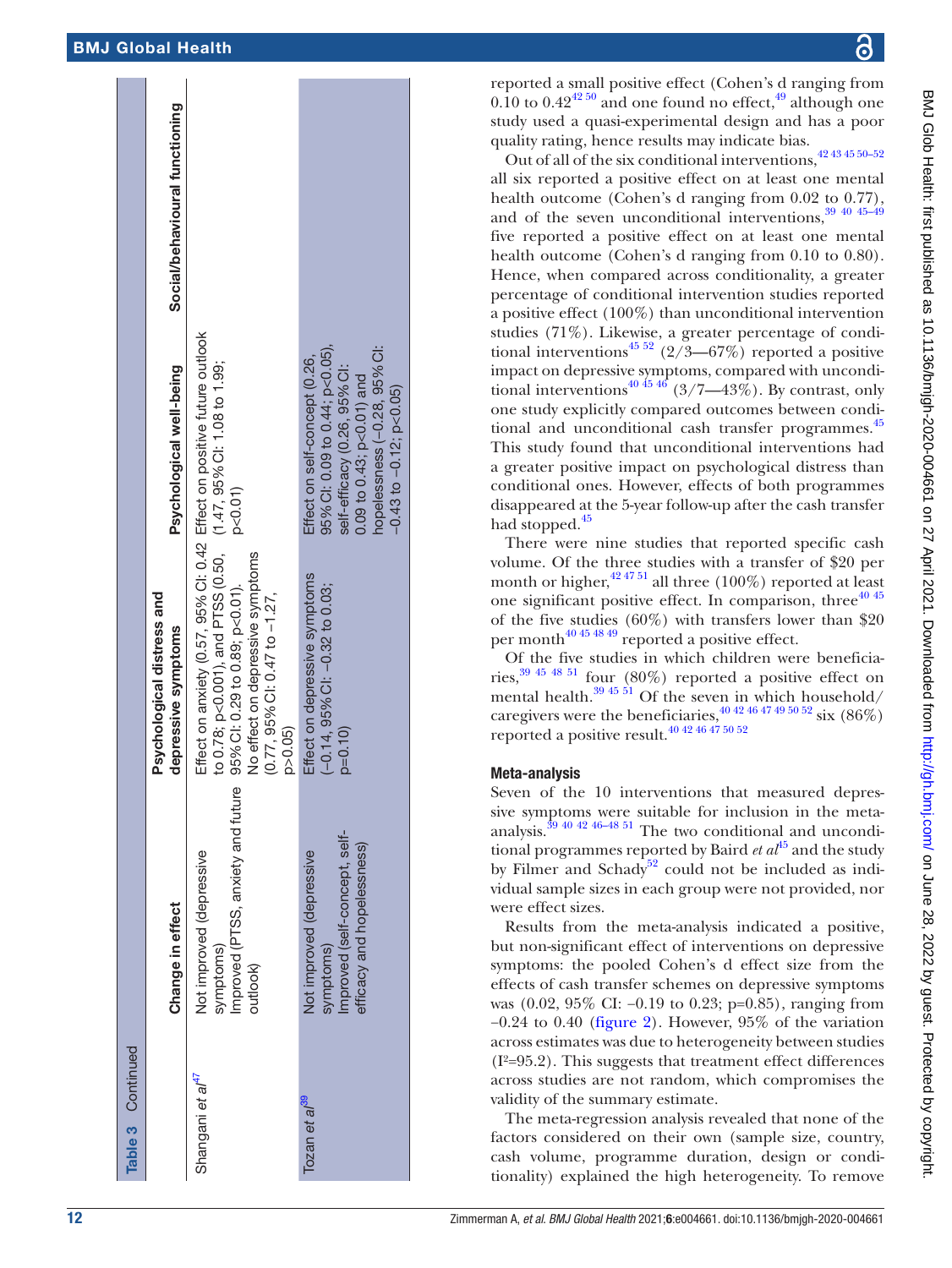

#### <span id="page-12-0"></span>Random-effects REML model

Figure 2 Forest plot comparing studies which used Cohen's d to assess the effect of cash transfers on depressive symptoms in young people. While the effect size is negative, reflecting a positive impact of the CT on reducing depression is nonsignificant.

heterogeneity across studies, we ran a series of sensitivity analyses with subgroups. The first was conducted only among RCTs. A second sensitivity analysis was run among studies that were traditional cash transfers, which involved excluding the two economic strengthening programmes. [39 48](#page-15-9) The exclusion of these studies did not change the conclusion of the primary meta-analyses (data not shown). We also ran subgroup analyses comparing conditional<sup>[51 54](#page-15-18)</sup> and unconditional<sup>39 40 46–48</sup> studies. The analysis had no significant subgroup effect  $(X^2=0.38,$ p=0.54). However, with only two studies contributing to the conditional subgroup, it is unlikely that this analysis can be interpreted with confidence.

#### **DISCUSSION**

This study aimed to review the literature on the impact of cash transfers programmes on the mental health of children and young people in LMICs. Twelve articles, which assessed the impact of 13 programmes, were included in the review and narrative synthesis, and seven studies were included in the meta-analysis to assess the effect of cash transfers on depressive symptoms specifically.

Results from the narrative synthesis suggest that cash transfer programmes may improve some mental health outcomes in children and young people. In particular, 11 of 13 (85%) evaluations reported a positive effect on at least one measure of mental health in children and young people. On the other hand, the meta-analysis suggests that cash transfers had no effect on depressive symptoms among children and young people, although the small number of studies and high heterogeneity precludes firm conclusions, and no study found an effect on all mental health outcomes. It is important to note that studies found either positive effect or null effects but none found negative effects on mental health. This is important for policymakers, showing that there is no evidence of negative consequences of cash transfers for

the mental health of children and young people. Our findings suggest that social protection programmes can have a positive impact on mental health of young people. Benefits may be optimised through cross-collaboration, such as linking mental health interventions with cash transfers.

While there does not seem to be any difference in findings of studies in which children were beneficieries, as findings were comparable to studies where caregivers with beneficiaries, the volume of cash transferred does seem to be important. Our narrative synthesis showed 100% of studies with transfers at \$20 or higher per month reported a positive effect on mental health, whereas only 60% of studies with transfers lower than \$20 reported a positive effect. In the meta-analysis, one of the two studies that reported no effect on mental health was a matchedsavings programme, $^{48}$  in which the volume of cash transferred each month for matched-savings programme is often very small (\$2), compared with \$10–20 per month in traditional cash transfer programmes. $\frac{39404751}{8}$  Further research should investigate whether the impact of cash transfers on youth mental health differs with cash volume, as this has important implications for policy. Policy decisions about the amount, duration and administration of cash transfers could also influence mental health, and optimising their role might benefit from cross-sectoral collaboration. Our findings support recent recommendations<sup>27</sup> for relatively low-cost policy changes, such as cash volume, targeting and predictability and duration of payments, which could enhance the mental health impacts of cash transfers for young people.

This review demonstrates the need for research into studies understanding the effects of the conditionality of cash transfers on mental health outcomes. Earlier studies that have directly compared conditional versus unconditional programmes suggest that conditional cash transfers have larger impacts for education, health and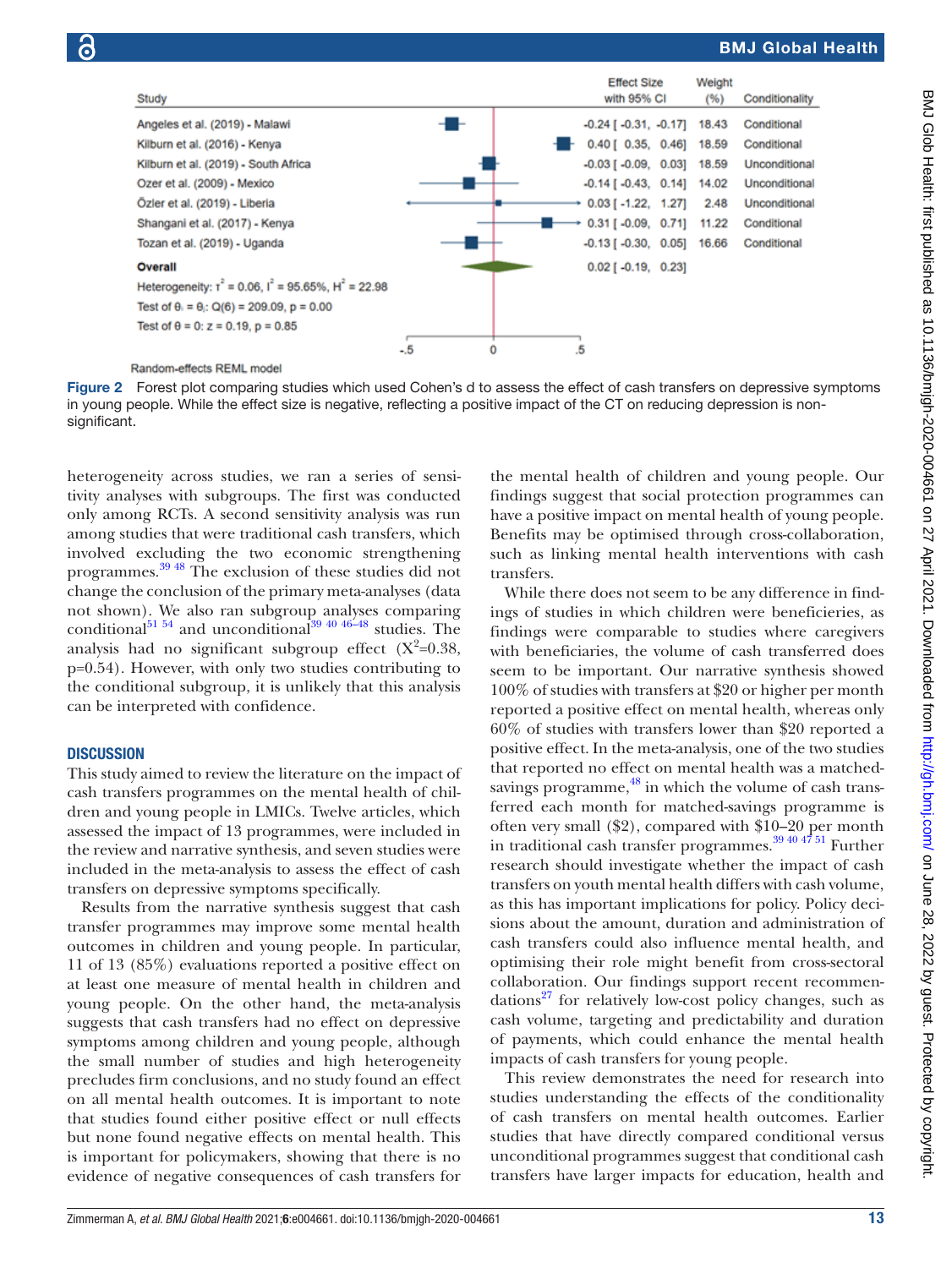nutrition outcomes.<sup>13</sup> Research also suggests that conditional cash transfers may be more appropriate in Latin America, and less appropriate in African contexts.<sup>55</sup> In contrast, we found that both conditional and unconditional programmes can have positive effects on mental health, but there were null findings from studies in both categories. Except for one study in Malawi, $45$  none of the studies explicitly incuded multiple arms that directly compared conditional and unconditional transfers. In the one study that did, $45 \text{ unconditional transfers had a}$  $45 \text{ unconditional transfers had a}$ slightly greater positive impact on psychological distress than conditional transfers, but results vanished for both interventions 5years after the programme had stopped. The majority of conditional cash transfer studies were from Central and South America, whereas studies on unconditional cash transfers and economic strengthening programmes were conducted in Africa. Overall, more research is needed to isolate the impact of conditional and unconditional cash transfer programmes on mental health.

While our findings suggest cash transfers may positively impact the mental health of young people, the meta-analysis found a null effect on depressive symptoms. This is likely to reflect heterogeneity across studies, programmes or regions.

Several differences across both study methods and programme designs may have contributed to the heterogeneity observed in our study. In terms of differences in methods, sample sizes, trial design (cluster, individual RCTs, quasi-experimental), outcomes and outcome measures (eg, self-report, clinician assessed, biomarkers) varied across studies. In terms of differences in the intervention, the amount of money received ranging from \$2 to \$20 a month, seven studies involved conditionalities, while seven were unconditional cash transfers, and the age of populations studied ranged from 3 to 22 years.<sup>[48 51](#page-15-15)</sup>

Notewithstanding potential methodological explanations, the heterogeneity across studies may also reflect genuine differences in the impact of cash transfers on mental health across different countries, cultures and mental health outcomes. Transfers may improve some mental health outcomes but not others—for example, there may be effects on childhood externalising conditions such as oppositional behaviour $42$  but not on internalising conditions such as depression. Cash transfers may also generate inconsistent results depending on whether they successfully improve underlying socioeconomic conditions and life chances for young people, such as improved educational attainment. It may also be that improvements on education, physical health or life chances alone do not consistently translate into mental health improvements, $56$  and that more explicit components associated with mental health support are required in order to generate mental health improvements in young people.

Overall, results from this review suggest that cash transfers by themselves may not be a magic bullet to improve mental health in children and young people living in poverty, and that effects might be very different for different countries, conditionality, volume of cash, age and mental health outcome. While this was beyond the scope of the current paper, further understanding of the mechanisms by which cash transfers influence mental health is necessary to understand whether these inconsistencies in findings reflect inconsistent effects on mental health, or inconsistent effects on the mechanisms by which changes to mental health occur. For instance, addressing the indirect mechanisms of cash transfers improving mental health through increasing household income, and directly through reducing child labour is an important area for future research.

Our findings reflect that this is a relatively young field of research which still requires considerable attention. While nearly 10000 titles and abstracts were screened, only 13 papers were eligible for inclusion in this review, despite a our broad inclusion criteria. While there has been an increase in the number of RCTs assessing cash transfers in LMICs since the review in  $2011$ ,<sup>18</sup> there is a clear need for high-quality randomised controlled trials of poverty reduction interventions to incorporate mental health as part of the oucomes assessed.

There are several ways that future studies in this field of research could be improved. First, studies should unpack the mechanisms that link cash transfers to mental health. Given that the mechanisms by which cash transfers affect mental health are currently unclear, further RCTs should seek to address this by exploring whether cash transfers causally impact mental health, and measuring the direct and indirect mechanisms by which changes occur. Second, we recommend that future trials include a conditional and unconditional arm to directly compare the effects of conditionality on mental health among children and young people. Efficiency and administrative costs associated with conditional versus unconditional programmes also need to be considered to inform future policies on poverty reduction and mental health. Third, little qualitative research or process evaluation findings were reported in the papers included in this review. Yet, mixed methods are essential to understand the role of culture and other local, contextual factors. Longitudinal qualitative methods should be applied alongside RCTs to provide in-depth understanding of how cash transfers impact the mental health and stress of recipients and their children. Finally, following recommendations by Pega and colleagues, $25$  steps must be taken to reduce the risk of bias in the field. Future studies should preregister protocols to reduce potential selective reporting. It is important that studies provide detailed assessments of the quality of evidence so risk of bias can be reliably assessed.

Strengths of this review include the fact that we reviewed a broad range of academic databases and grey literature, with no restrictions on publication format, period of time or language. However, there are several limitations to this review. For most mental health outcomes, a narrative synthesis was performed as less than four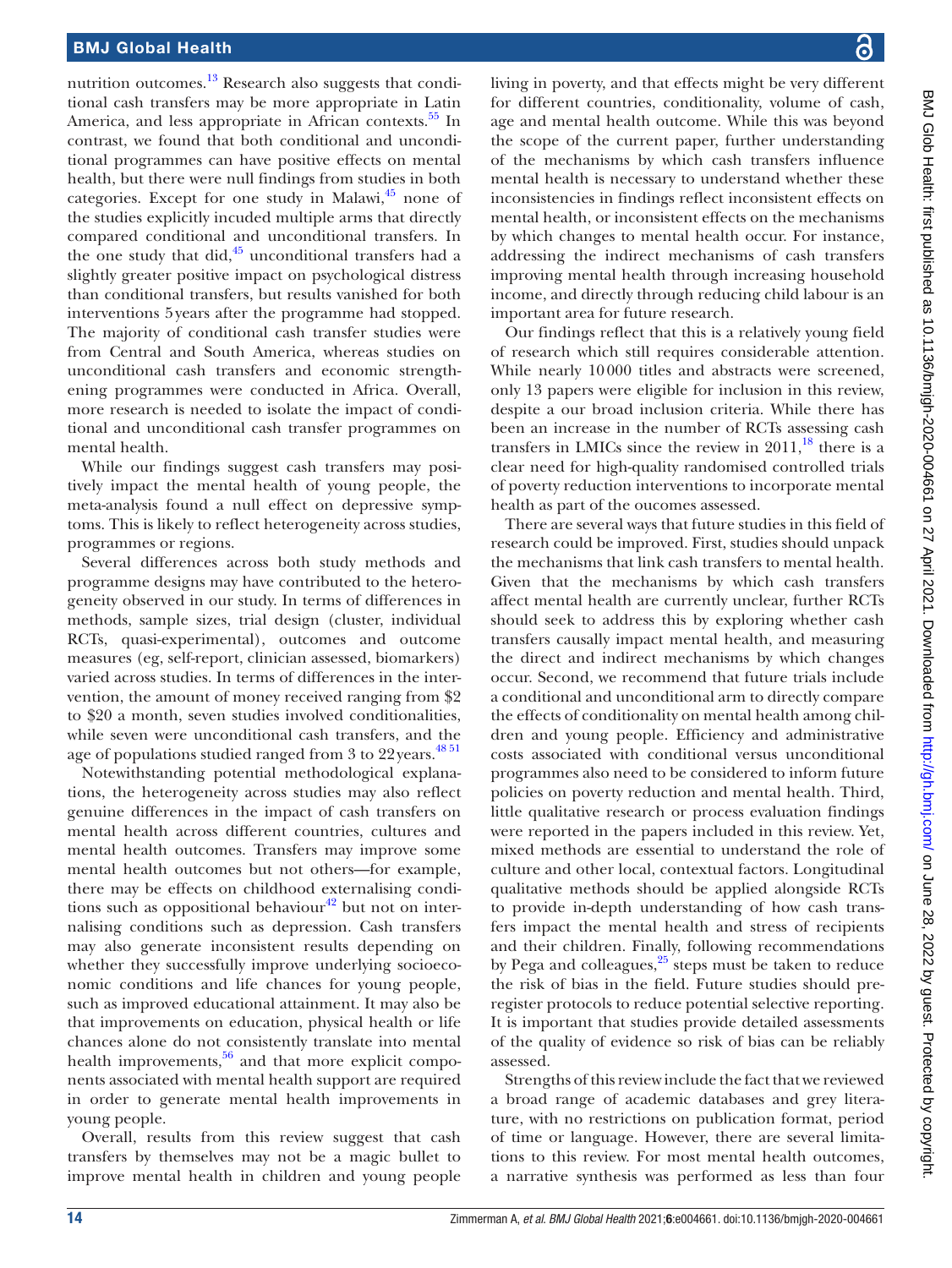studies measured the same mental health outcome. It was challenging to assess differences across studies of a small number, hence meta-analyses could not be carried out for specific mental health oucomes other than depressive symptoms. The financial poverty reduction schemes assessed in this review may also be heterogeneous in their focus on different aspects of poverty and target beneficiaries. Poverty is complex and multidimensional, and evidence suggests that the strength and direction of the relationship between poverty and mental health differs across poverty dimensions.<sup>[4](#page-14-2)</sup> As concluded in the recent review by Pega and colleagues,[25](#page-15-0) interventions that tackle only one dimension of poverty may not substantially improve mental health, particularly when not targeted to specific subgroups.

#### Author affiliations

- <sup>1</sup> Health Service & Population Research Department, King's College London Institute of Psychiatry Psychology and Neuroscience, London, UK
- <sup>2</sup>Global Health and Social Medicine, King's College London, London, UK
- <sup>3</sup> Alan J Flisher Centre for Public Mental Health, Department of Psychiatry and
- Mental Health, University of Cape Town, Cape Town, South Africa 4 Department of Social and Behavioural Sciences, Harvard School of Public Health, Boston, Massachusetts, USA
- <sup>5</sup>Care Policy and Evaluation Centre, Department of Health Policy, The London School of Economics and Political Science, London, UK
- <sup>6</sup>Escuela de Gobierno Alberto Lleras Camargo, Universidad de los Andes, Bogota, Colombia
- 7 Faculdade de Medicina FMUSP, Departamento de Medicina Preventiva,
- Universidade de Sao Paulo, Sao Paulo, Brazil
- <sup>8</sup>Programa de Pós-graduação em Distúrbios do Desenvolvimento, Universidade Presbiteriana Mackenzie, Sao Paulo, Brazil

Contributors AZ designed the study, conducted the review and analysis and prepared the manuscript. EG conducted the review and analysis and helped design the study and advise on the manuscript. CL designed the study and supervised the review, analysis and write-up. DMD and A-LP conducted the grey literature review and advised on the manuscript. MA-P and RA supervised the review, analysis and write-up. SEL PH, YD, AM, AB, CSP and CZ helped design the study and all authours red and commented on the the manuscript.

Funding This study is an output of the CHANCES-6 study. This work was supported by the UKRI's Global Challenges Research Fund (ES/S001050/1). The support of the Economic and Social Research Council (ESRC) is gratefully acknowledged. MA-P is additionally supported by the ESRC Centre for Society and Mental Health at King's College London (ESRC Reference: ES/S012567/1).

Competing interests None declared.

Patient consent for publication Not required.

Provenance and peer review Not commissioned; externally peer reviewed.

Data availability statement Data sharing not applicable as no datasets generated and/or analysed for this study. Data extracted from studies are available directly from published work. Data extraction tables generated for the purposes of this review are available upon request.

Supplemental material This content has been supplied by the author(s). It has not been vetted by BMJ Publishing Group Limited (BMJ) and may not have been peer-reviewed. Any opinions or recommendations discussed are solely those of the author(s) and are not endorsed by BMJ. BMJ disclaims all liability and responsibility arising from any reliance placed on the content. Where the content includes any translated material, BMJ does not warrant the accuracy and reliability of the translations (including but not limited to local regulations, clinical guidelines, terminology, drug names and drug dosages), and is not responsible for any error and/or omissions arising from translation and adaptation or otherwise.

Open access This is an open access article distributed in accordance with the Creative Commons Attribution Non Commercial (CC BY-NC 4.0) license, which permits others to distribute, remix, adapt, build upon this work non-commercially, and license their derivative works on different terms, provided the original work is properly cited, appropriate credit is given, any changes made indicated, and the use is non-commercial. See:<http://creativecommons.org/licenses/by-nc/4.0/>.

#### ORCID iD

Annie Zimmerman<http://orcid.org/0000-0003-4692-536X>

#### <span id="page-14-0"></span>**REFERENCES**

- Toye JI M. Social inclusion and community economic development: literature review. *The Canadian CED Network* 2004;4:Cd008137.
- 2 Lund C, Cois A. Simultaneous social causation and social drift: longitudinal analysis of depression and poverty in South Africa. *[J](http://dx.doi.org/10.1016/j.jad.2017.12.050)  [Affect Disord](http://dx.doi.org/10.1016/j.jad.2017.12.050)* 2018;229:396–402.
- <span id="page-14-1"></span>3 Unicef. Child poverty UNICEF, 2020. Available: [https://www.unicef.](https://www.unicef.org/social-policy/child-poverty) [org/social-policy/child-poverty](https://www.unicef.org/social-policy/child-poverty)
- <span id="page-14-2"></span>4 Lund C, Breen A, Flisher AJ, *et al*. Poverty and common mental disorders in low and middle income countries: a systematic review. *[Soc Sci Med](http://dx.doi.org/10.1016/j.socscimed.2010.04.027)* 2010;71:517–28.
- 5 Patel V, Kleinman A. Poverty and common mental disorders in developing countries. *[Bull World Health Organ](http://www.ncbi.nlm.nih.gov/pubmed/14576893)* 2003;81:609–15.
- 6 Ozer EJ, Fernald LCH, Weber A, *et al*. Does alleviating poverty affect mothers' depressive symptoms? A quasi-experimental investigation of Mexico's Oportunidades programme. *[Int J Epidemiol](http://dx.doi.org/10.1093/ije/dyr103)* 2011;40:1565–76.
- 7 Ensminger ME, Hanson SG, Riley AW, *et al*. Maternal psychological distress: adult sons' and daughters' mental health and educational attainment. *[J Am Acad Child Adolesc Psychiatry](http://dx.doi.org/10.1097/01.CHI.0000070261.24125.F8)* 2003;42:1108–15.
- <span id="page-14-7"></span>8 Hanandita W, Tampubolon G. Does poverty reduce mental health? an instrumental variable analysis. *[Soc Sci Med](http://dx.doi.org/10.1016/j.socscimed.2014.05.005)* 2014;113:59–67.
- <span id="page-14-3"></span>9 Ridley M, Rao G, Schilbach F, *et al*. Poverty, depression, and anxiety: causal evidence and mechanisms. *[Science](http://dx.doi.org/10.1126/science.aay0214)* 2020;370:w27157.
- <span id="page-14-4"></span>10 Baird S, Ferreira FHG, Özler B, *et al*. Conditional, unconditional and everything in between: a systematic review of the effects of cash transfer programmes on schooling outcomes. *[J Dev Effect](http://dx.doi.org/10.1080/19439342.2014.890362)* 2014;6:1–43.
- 11 Owusu-Addo E, Renzaho AMN, Smith BJ. The impact of cash transfers on social determinants of health and health inequalities in sub-Saharan Africa: a systematic review. *[Health Policy Plan](http://dx.doi.org/10.1093/heapol/czy020)* 2018;33:675–96.
- <span id="page-14-14"></span>12 Lagarde M, Haines A, Palmer N. Conditional cash transfers for improving uptake of health interventions in low- and middle-income countries: a systematic review. *[JAMA](http://dx.doi.org/10.1001/jama.298.16.1900)* 2007;298:1900–10.
- <span id="page-14-5"></span>13 Bastagli F, Hagen-Zanker J, Harman L. *Cash transfers: what does the evidence say. A rigorous review of programme impact and the role of design and implementation features*. ODI Briefing London: Overseas Development Institute, 2016.
- <span id="page-14-6"></span>14 Behrman JR. Medium-term impacts of the oportunidades conditional cash transfer program on rural youth in Mexico" 219–70. *Discussion papers//Ibero America Institute for Economic Research* 2009;122:219–70.
- 15 Santos MCS, Delatorre LR, Ceccato MdasGB, *et al*. Programa Bolsa Família E indicadores educacionais em crianças, adolescentes E escolas no Brasil: revisão sistemática. *[Ciênc. saúde coletiva](http://dx.doi.org/10.1590/1413-81232018246.19582017)* 2019;24:2233–47.
- 16 Leroy JL, Ruel M, Verhofstadt E. The impact of conditional cash transfer programmes on child nutrition: a review of evidence using a programme theory framework. *[J Dev Effect](http://dx.doi.org/10.1080/19439340902924043)* 2009;1:103–29.
- 17 Wahlbeck K, Cresswell-Smith J, Haaramo P, *et al*. Interventions to mitigate the effects of poverty and inequality on mental health. *[Soc](http://dx.doi.org/10.1007/s00127-017-1370-4)  [Psychiatry Psychiatr Epidemiol](http://dx.doi.org/10.1007/s00127-017-1370-4)* 2017;52:505–14.
- <span id="page-14-13"></span>18 Lund C, De Silva M, Plagerson S, *et al*. Poverty and mental disorders: breaking the cycle in low-income and middle-income countries. *[Lancet](http://dx.doi.org/10.1016/S0140-6736(11)60754-X)* 2011;378:1502–14.
- <span id="page-14-8"></span>19 Fernald LCH, Hamad R, Karlan D, *et al*. Small individual loans and mental health: a randomized controlled trial among South African adults. *[BMC Public Health](http://dx.doi.org/10.1186/1471-2458-8-409)* 2008;8:409.
- <span id="page-14-9"></span>20 Gaarder MM, Glassman A, Todd JE. Conditional cash transfers and health: unpacking the causal chain. *[J Dev Effect](http://dx.doi.org/10.1080/19439341003646188)* 2010;2:6–50.
- <span id="page-14-10"></span>21 Samuels F, Stavropoulou M. 'Being able to breathe again': the effects of cash transfer programmes on psychosocial wellbeing. *[J](http://dx.doi.org/10.1080/00220388.2015.1134773)  [Dev Stud](http://dx.doi.org/10.1080/00220388.2015.1134773)* 2016;52:1099–114.
- <span id="page-14-11"></span>22 Jones PB. Adult mental health disorders and their age at onset. *[British Journal of Psychiatry](http://dx.doi.org/10.1192/bjp.bp.112.119164)* 2013;202:s5–10.
- <span id="page-14-12"></span>23 Knapp M, King D, Healey A, Thomas C, *et al*. Economic outcomes in adulthood and their associations with antisocial conduct, attention deficit and anxiety problems in childhood. *[J Ment Health Policy Econ](http://www.ncbi.nlm.nih.gov/pubmed/22116171)* 2011;14:37–47.
- 24 McCrone P, Knapp M, Fombonne E. The Maudsley long-term followup of child and adolescent depression. *[Eur Child Adolesc Psychiatry](http://dx.doi.org/10.1007/s00787-005-0491-6)* 2005;14:407–13.